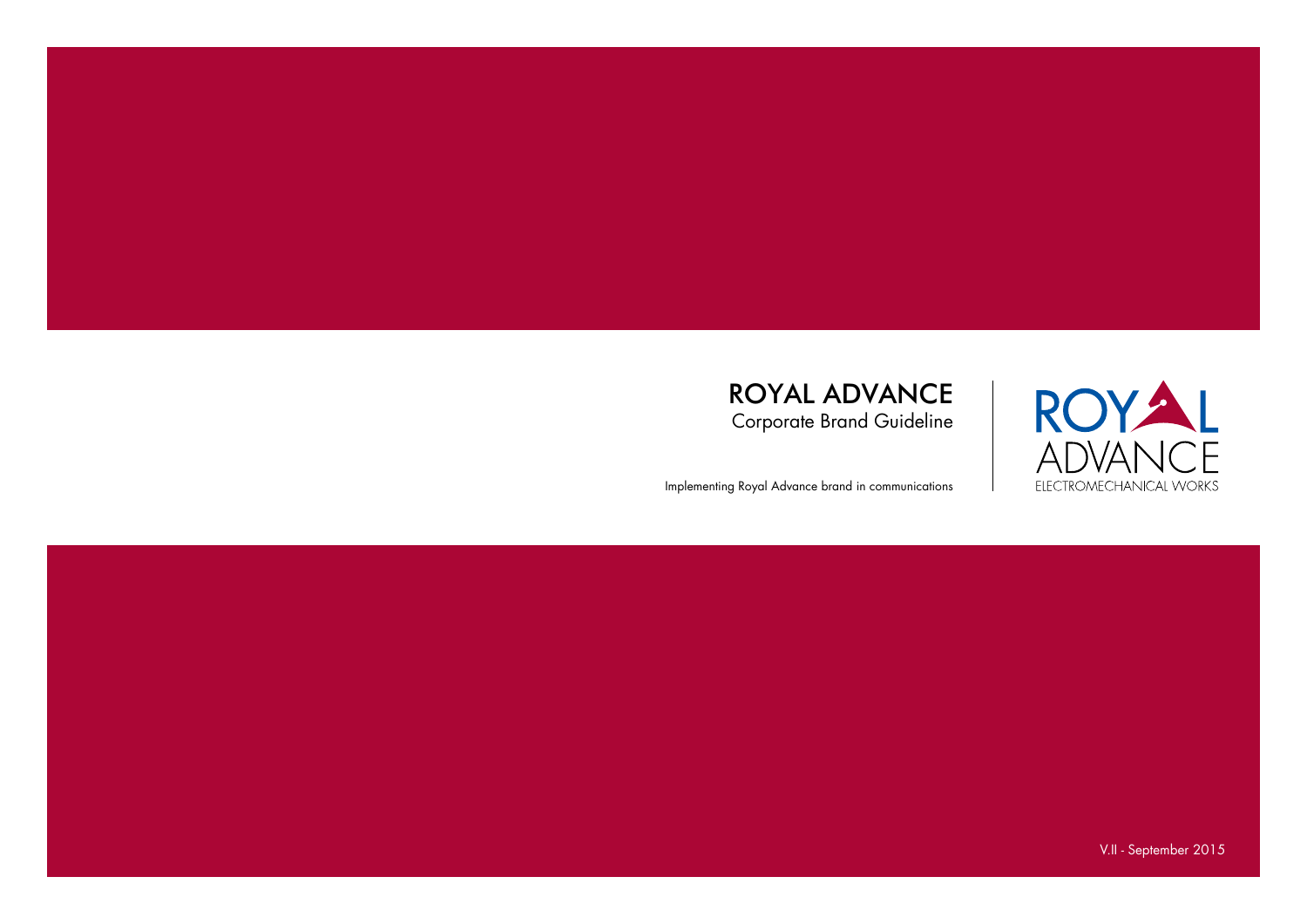# Introduction

Royal Advance has been established in UAE as an independent MEP Contractor to perform and carry out the MEP packages for the group. It has fulfilled all the required authority licenses and employs dedicated teams of experienced engineers and qualified technicians ensuring cover anywhere in the UAE and in the region, Royal Advance has workforce of over 3000 labor and professional engineers.

It has successfully executed MEP works for Highland Resort Villas and was engaged in numerous projects such as Marina Square Zone A, Zone D, Danet Mall, Holiday Inn. All of which were delivered within the committed timeframe.

Its line of expertise are in the following areas: Installation and commissioning of all electrical systems, high voltage connection & its infrastructure, industrial & commercial HVAC system, fire fighting system, water supply & distribution systems, water & waste water treatment & maintenance contracts.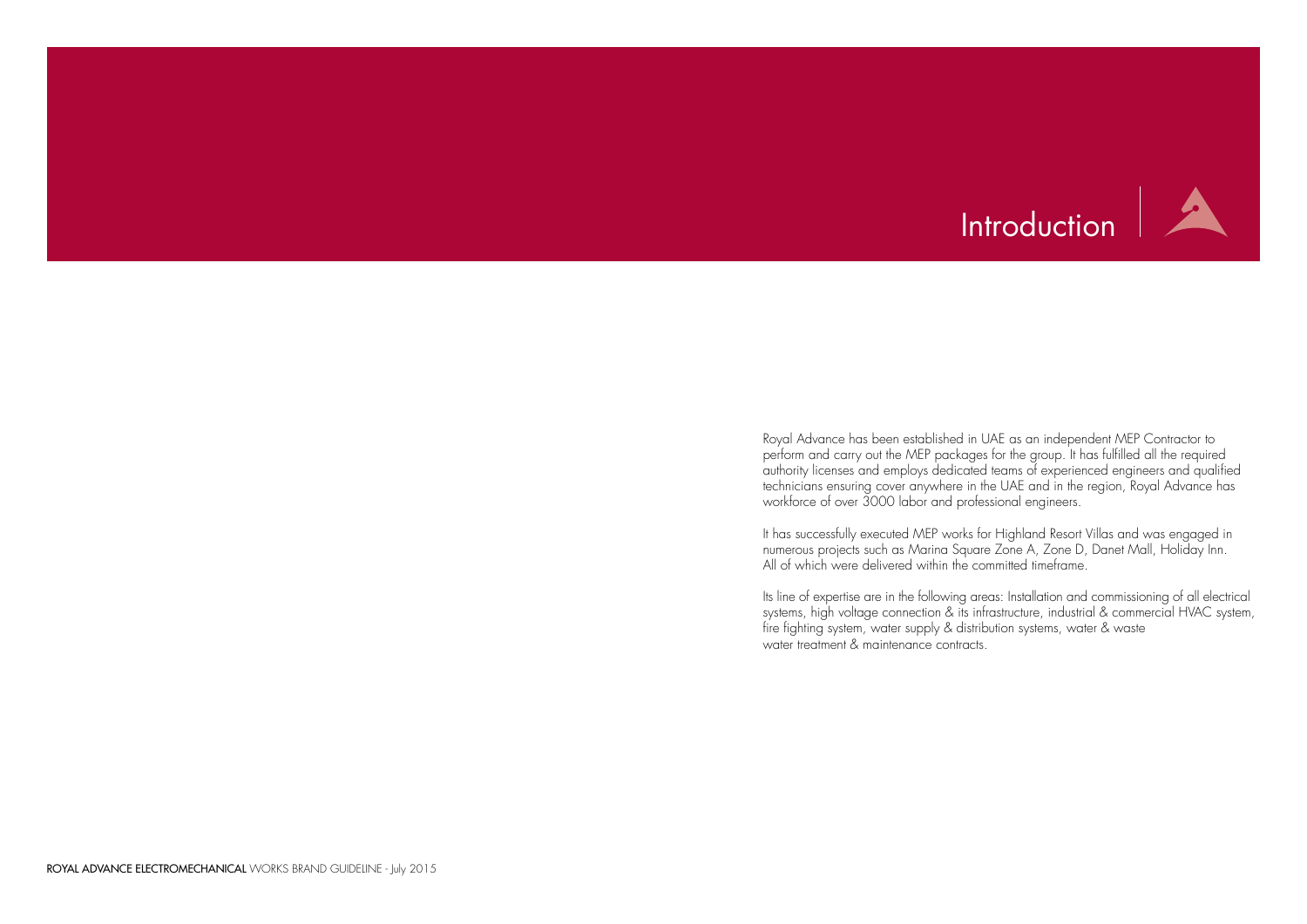# Table of content

# 1. Brand Strategy

- 2.0 Logo Rationale 2.1 Master Logo / Grid
- 2.2 Orientation Options / Grid
- 2.3 Brand Narrative
- 
- 2.4 Basic Identity Elements<br>2.5 Brand Identity Orientati Brand Identity Orientation and Lockups

 $\overline{\phantom{a}}$ 

Vision Mission Values

# 2. Basic identity elements

- 2.6 Size
- 2.7 Clear Space
- 2.8 Logo Proportion / Placement
- 2.9 Color Versions
- 2.10 Logo on Spot Colored Background
- 2.11 Logo on Photographic Background
- 2.12 Color Specifications
- 2.13 Image Style / Composition
- 2.14 Incorrect Usage
- 2.15 Primary typeface English
- 2.16 Primary typeface Arabic
- 2.17 Corporate Stationeries Letterhead / Business card Paper bag / Document envelope DL envelope / A5 envelope CD jacket / CD label Powerpoint template Screen saver / Wallpaper Email signature
- 2.18 Vehicle Livery Pickup truck Van Service bus Truck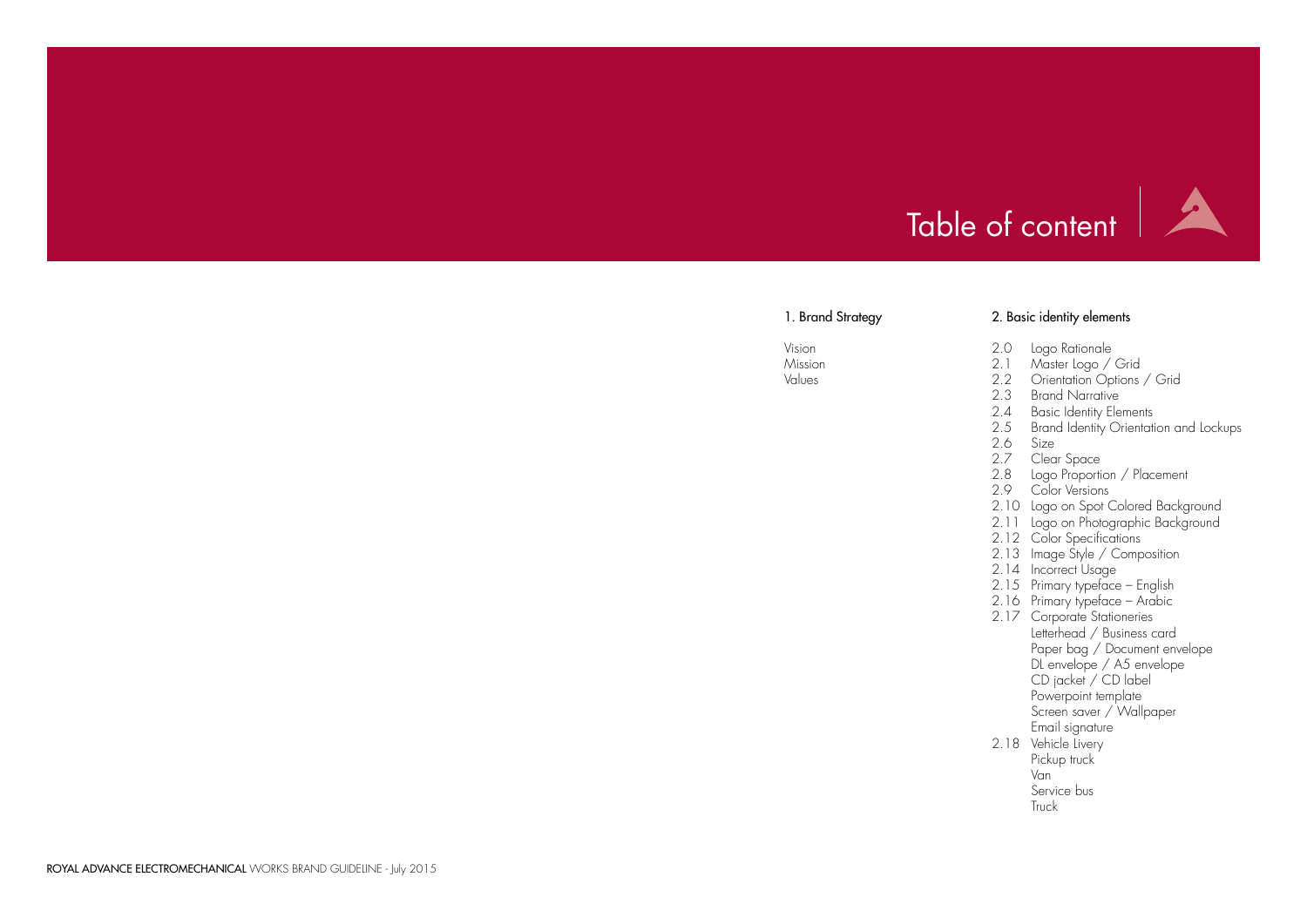

Guided by our vision, we provide quality services exceeding client's expectations while adhering to the latest international standards of technical & individual excellence through continuous improvements, training and innovation.

Our guide lines are:

- · Adding Value to our clients
- · Nurturing & Promoting our talents
- · Dedication towards Delivery on time
- Respecting Our Employees intense efforts & contribution
- · Commitment towards Quality & Safety

Royal Advance aims to be the leading company in UAE market within five years.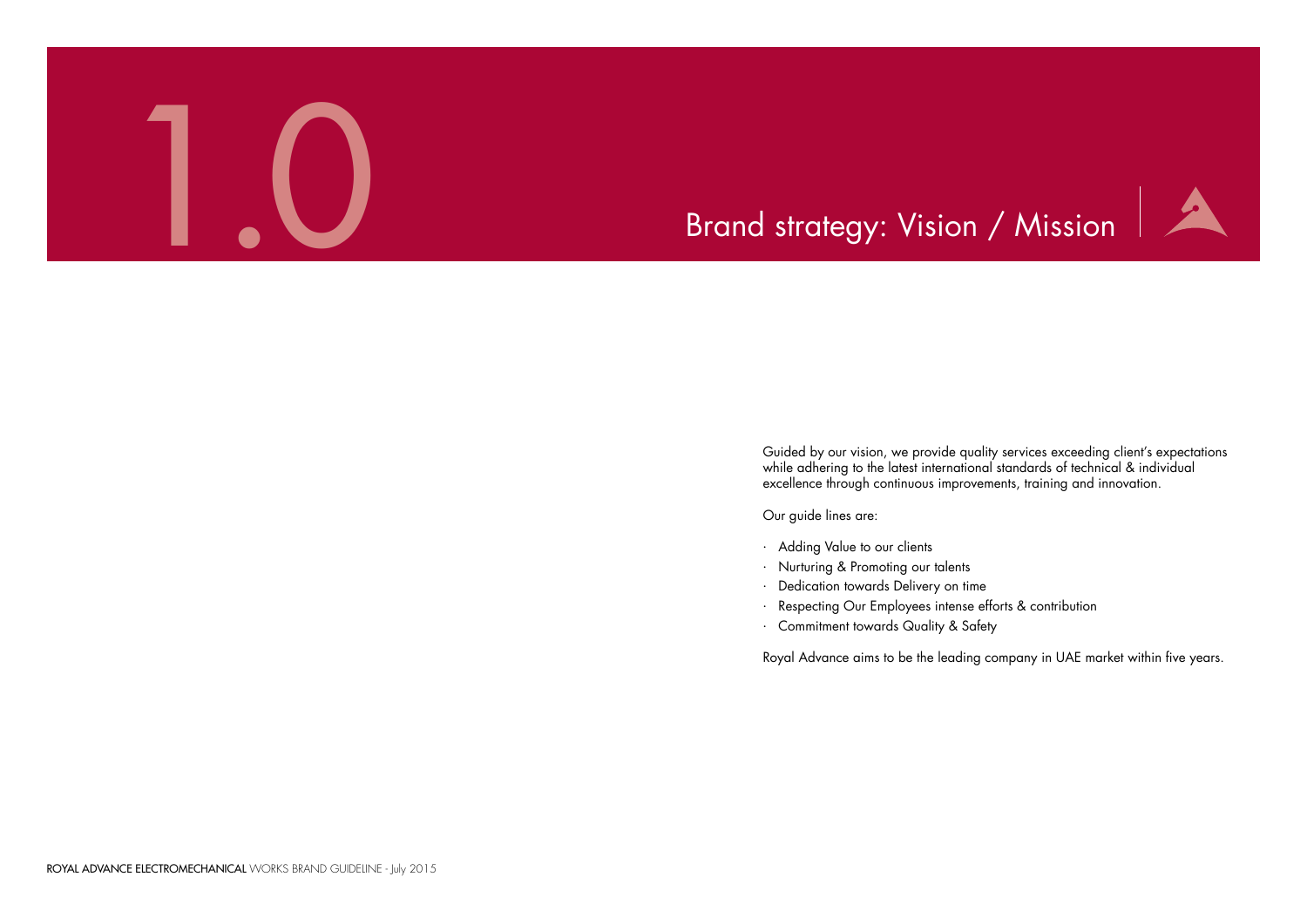ROYAL ADVANCE ELECTROMECHANICAL WORKS BRAND GUIDELINE - July 2015

- Ethics
- Agility
- Client satisfaction
- People
- Efficiency
- Accountability
- Teamwork
- Innovation



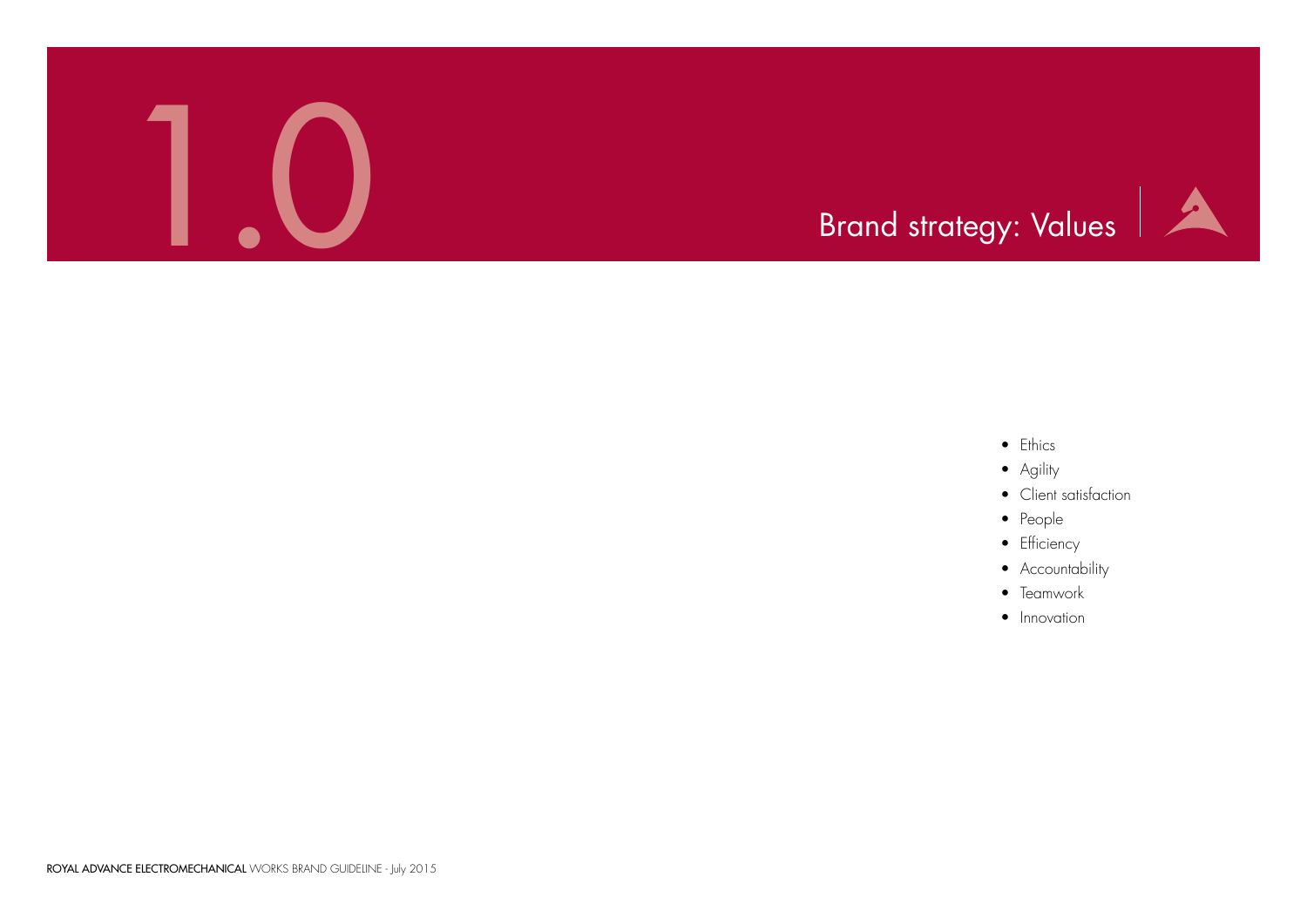The Royal Advance logo was revamped to give it a simple yet solid and modern feel. The attempt to show all their services by putting all the icons that represents it was made simpler by just using a mix of typography and icon based style. In order to link it with the mother company, the letter "A" on the word "Royal" was replaced using the icon of the parent brand.

Old logo









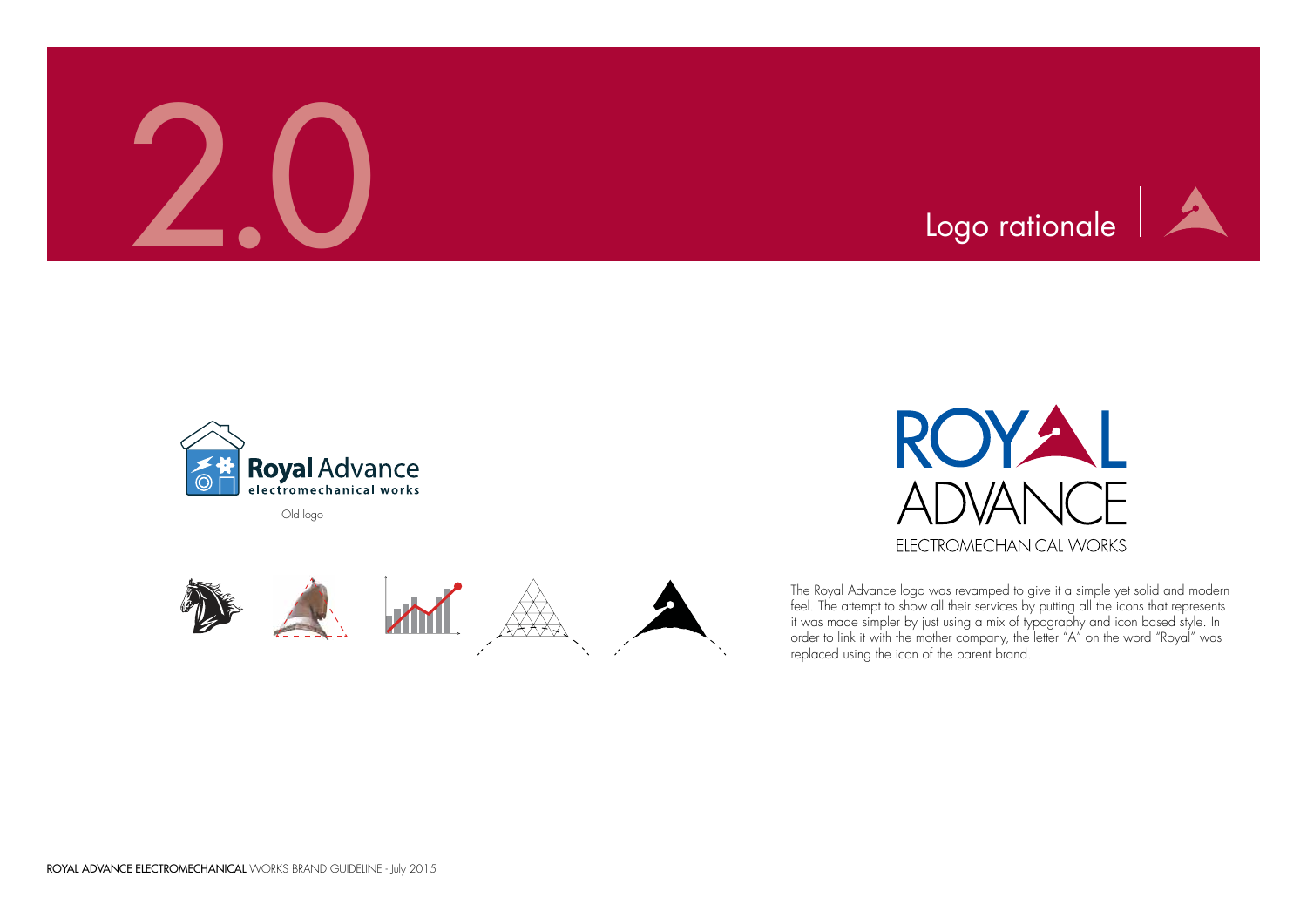

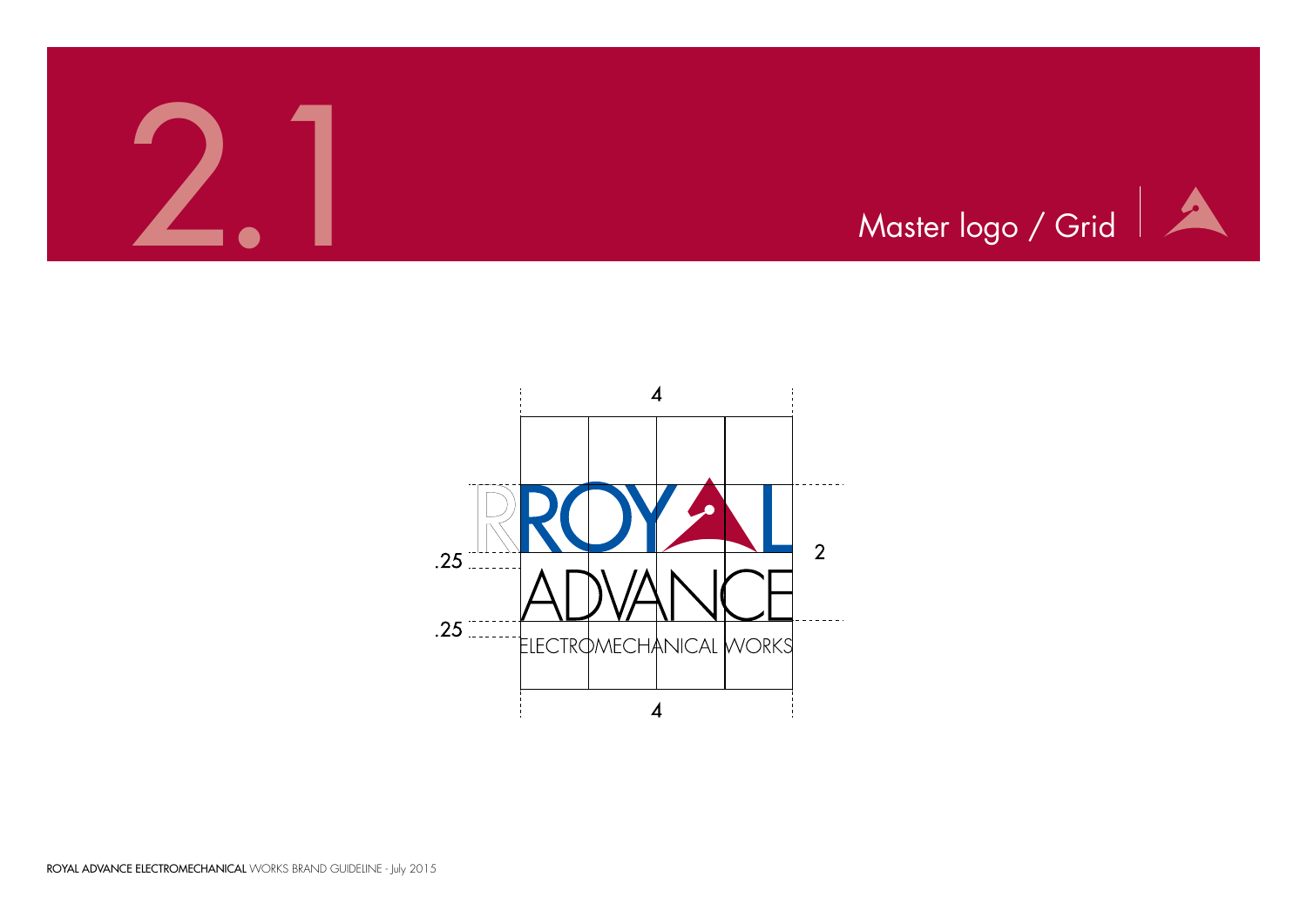





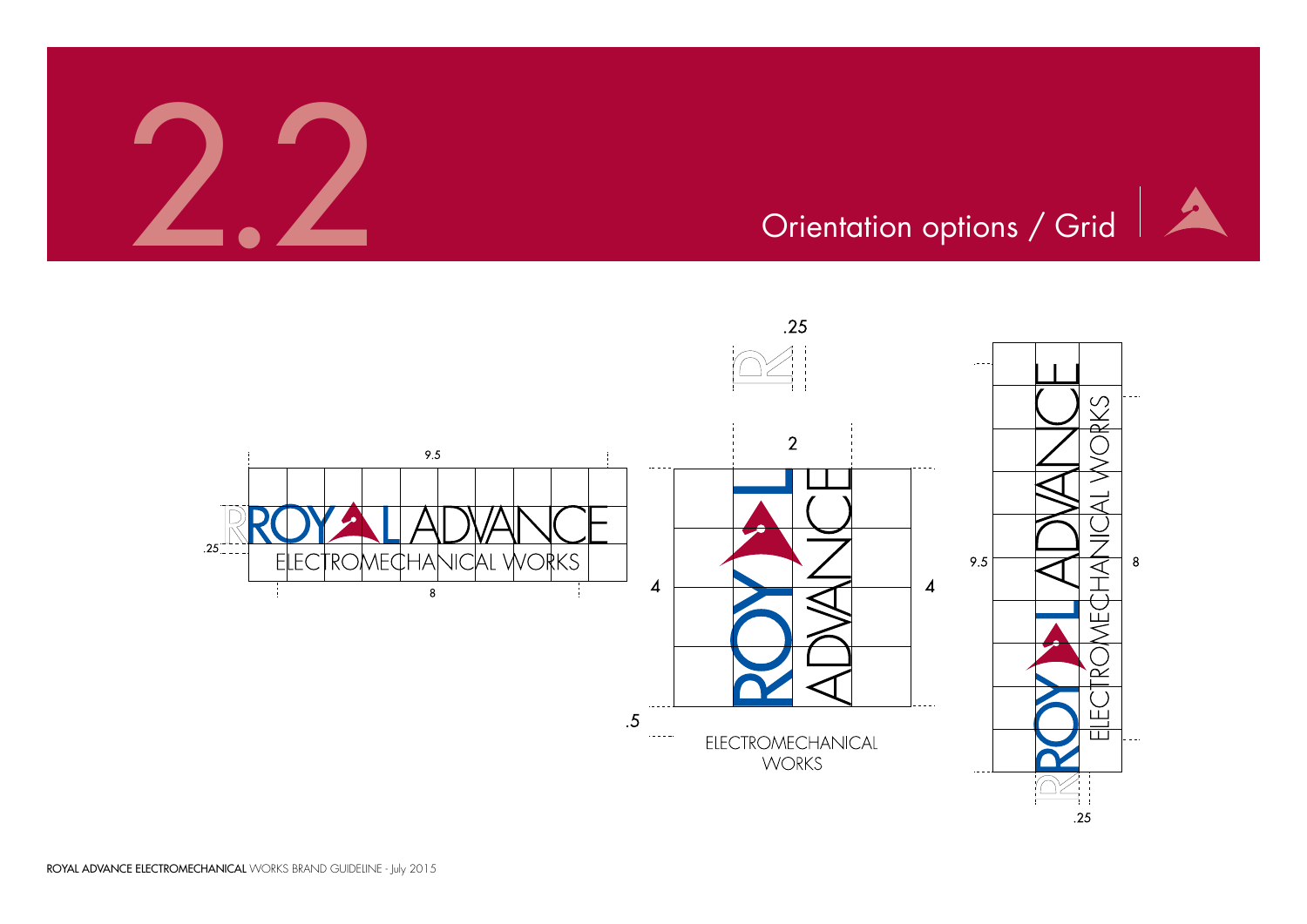# Brand narrative

The Brand Narative is defined by 3 components;

**Operational / Experiential communication** 



The identity of Royal Advance is shaped by its mission - The basic elements of the brand have been selected to symbolise this role, creating a unique look for Royal Advance and supporting its philosophy. They form the foundation of a distinct and memorable identity that embodies the key values and attributes of Royal Advance. The brand also symbolises Royal Advance's professionalism, aspirations and focus.

The Verbal and Visual communication is emanating from the promise and personality indicated in the brand wheel. The operational / experiential is the purpose indicated in the upper part of the brand wheel.

# 2.3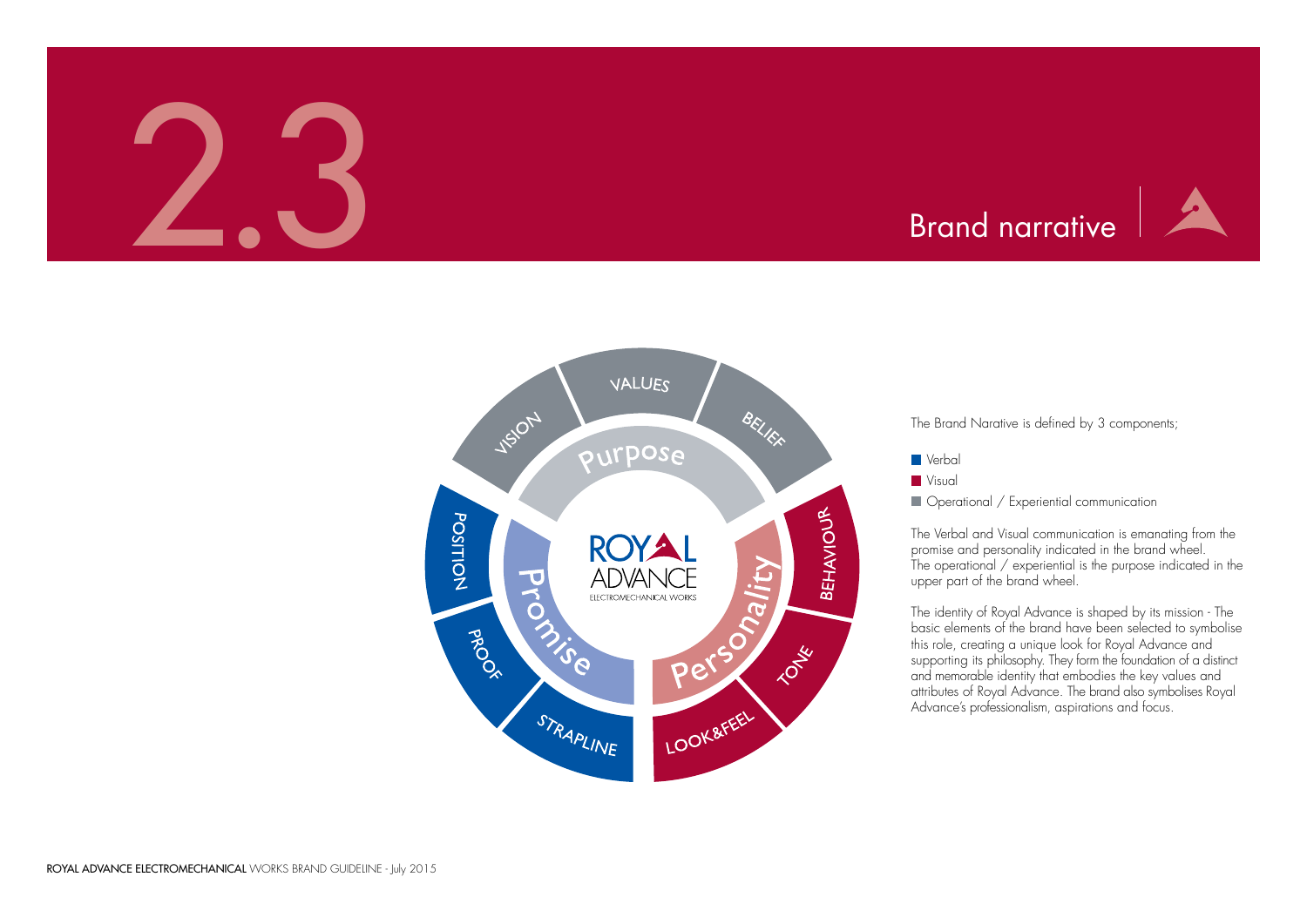



Royal Advance's visual identity has three key elements:

- 1. Brand identity
- 2. Pattern
- 3. Typography

If we use the elements consistently and correctly, they will create a distinctive and recognizable profile for Royal Advance.



Futura GE SS **Abc** Abc Abc Abc **ا ب ت** ا ب ت ا ب ت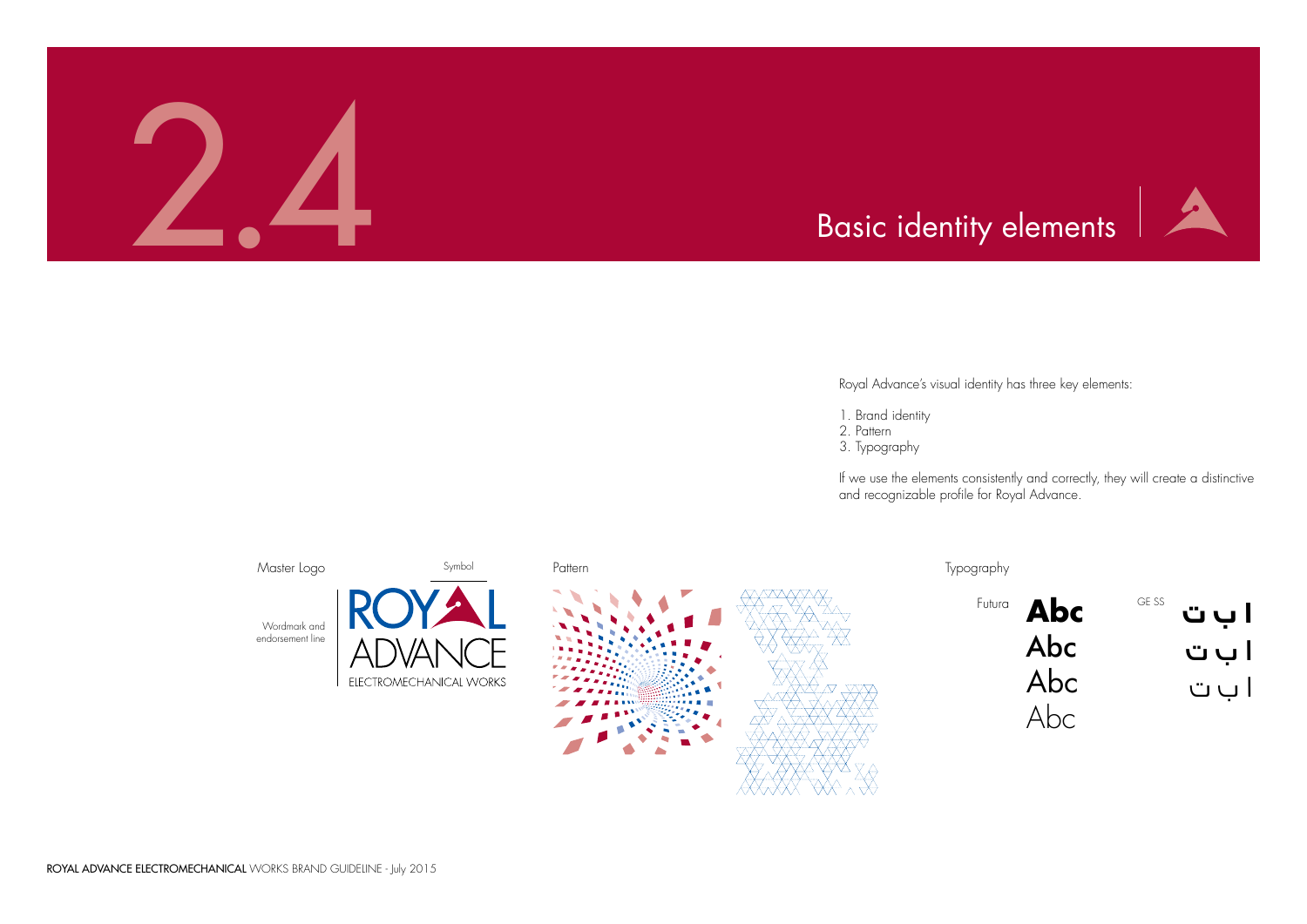

# Brand identity<br>The Dientation and lockups

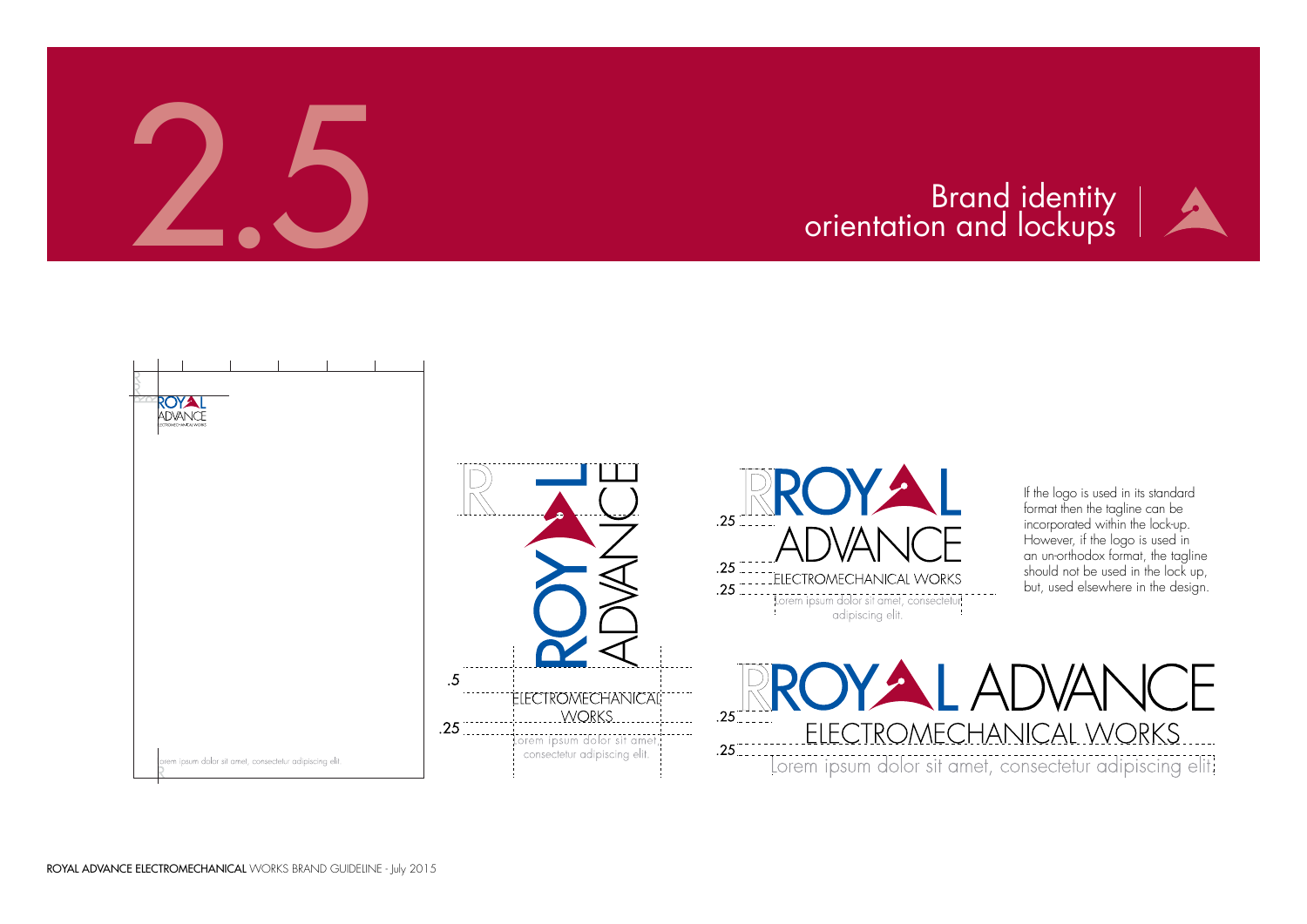





40 mm





 $30 \, \text{mm}$ 



 $25 \text{ mm}$ 

20 mm



Royal Advance logo should always be set at a legible size, the recommended minimum size in width is 20 mm or 2 cm.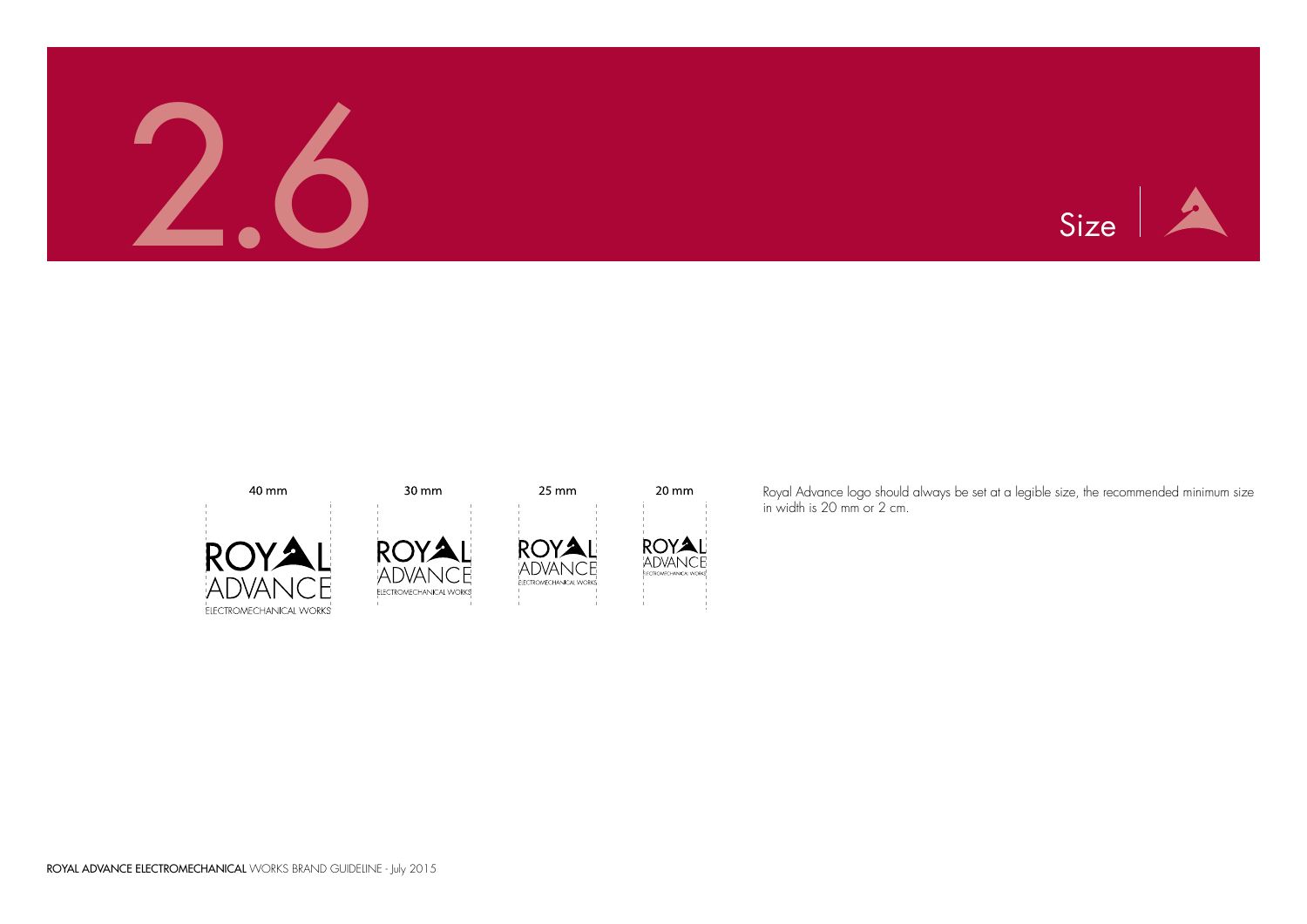





A clear space area equal to 1 x the height of the letter "R" of the english logotype has been defined around the brand identity which should remain free from other elements (type and graphics). Use the minimum clear space area as a guide to protect the brand identity from distracting elements. It is a minimum and should be increased wherever possible.

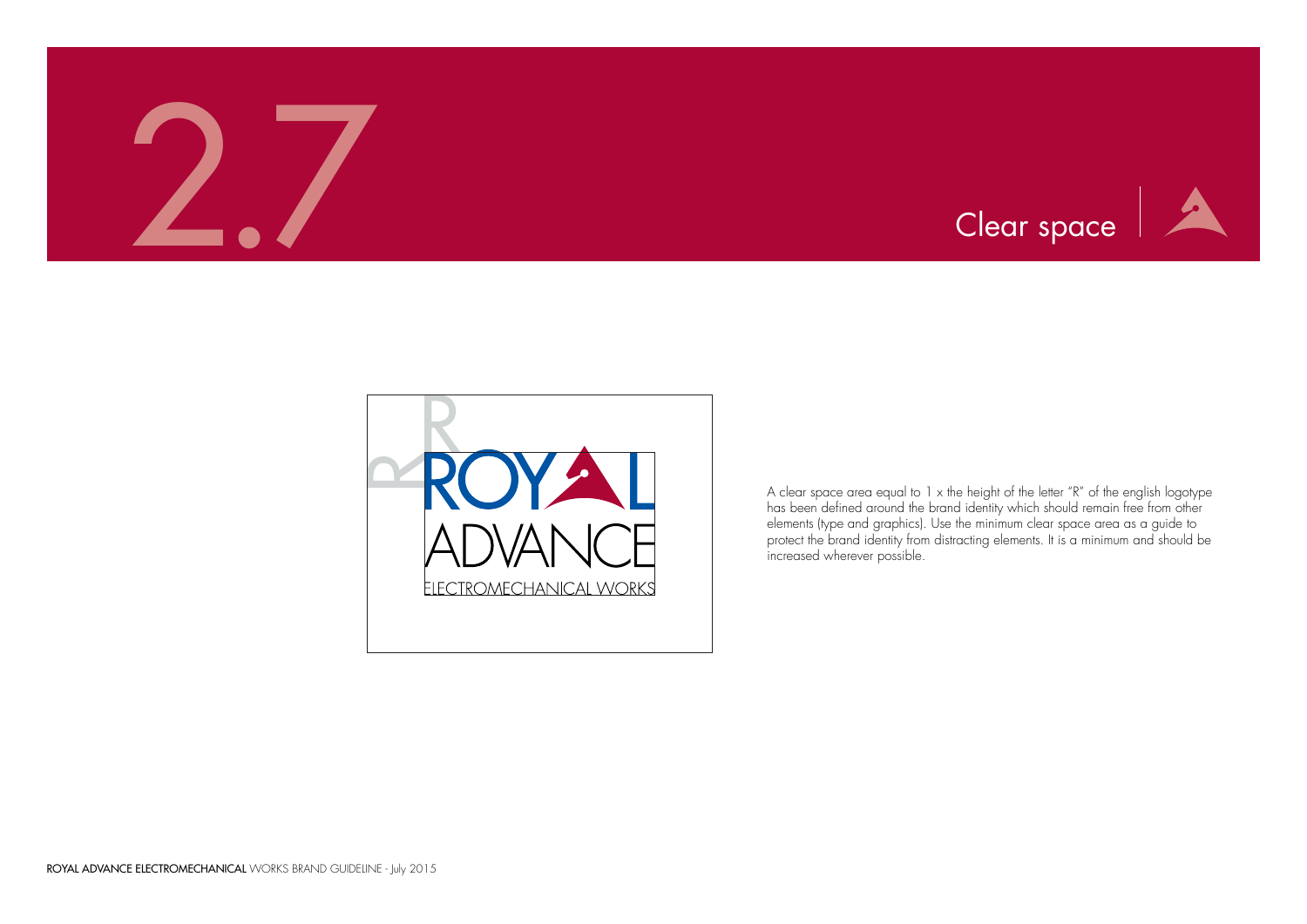





The width of the logo should not be smaller than the equivalent of the total work space divided by 6. In cases where the area is in horizontal orientation or the height is less than the equivalent of the width of the area divided by 6, the proportion of the logo shoul be based on the height divided by 3. The size of the logo should not be smaller than 1 but not bigger than 2.

Royal Advance brand identity works best when it is anchored to the left of the layout, either top or bottom. The logo should be inset from the edge at least 1x the height of the letter "R" of the english logotype.

| ELECTROMECHANICAL WORKS |  |  |  |
|-------------------------|--|--|--|
|                         |  |  |  |

# Logo proportion / Placement

| ROYAL<br>ADVANCE                               |                |                         |                              |                             |   |   |
|------------------------------------------------|----------------|-------------------------|------------------------------|-----------------------------|---|---|
| $\mathbf{1}$                                   | $\overline{2}$ | $\overline{\mathbf{3}}$ | $\mathbb{I}$<br>$\mathbf{L}$ | $\,$ $\,$<br>$\overline{a}$ | 5 | 6 |
| ROYAL<br>ADVANCE<br>ELETROMECHANCAL WORKS<br>¥ |                |                         |                              |                             |   |   |
|                                                |                |                         |                              |                             |   |   |
|                                                |                |                         |                              |                             |   |   |
|                                                |                |                         |                              |                             |   |   |
|                                                |                |                         |                              |                             |   |   |
|                                                |                |                         |                              |                             |   |   |
|                                                |                |                         |                              |                             |   |   |
|                                                |                |                         |                              |                             |   |   |
|                                                |                |                         |                              |                             |   |   |
|                                                |                |                         |                              |                             |   |   |
|                                                |                |                         |                              |                             |   |   |
|                                                |                |                         |                              |                             |   |   |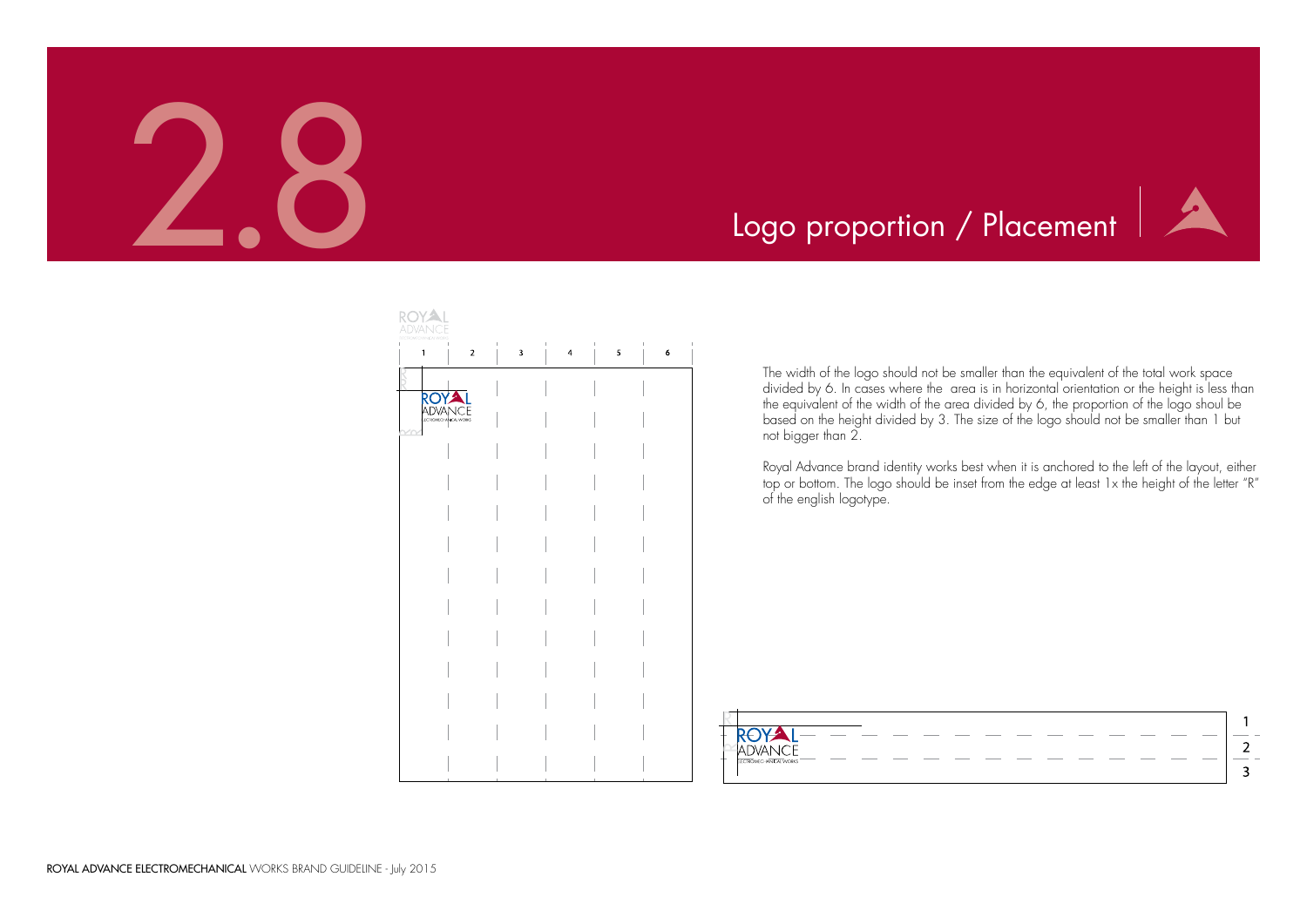







There are four color variations of the brand identity. The full color version is the primary brand identity and should be used wherever possible.

Version 1 - Full Color Symbol – Royal Advance blue & red Wordmark and endorsement line – Royal Advance black

**Version 2** – One color positive blue

Version 3 - One color positive red

Version 4 - One Color Negative

V.3 One color negative





V.1 Full color **V.2 One color positive blue** V.2 One color positive red





A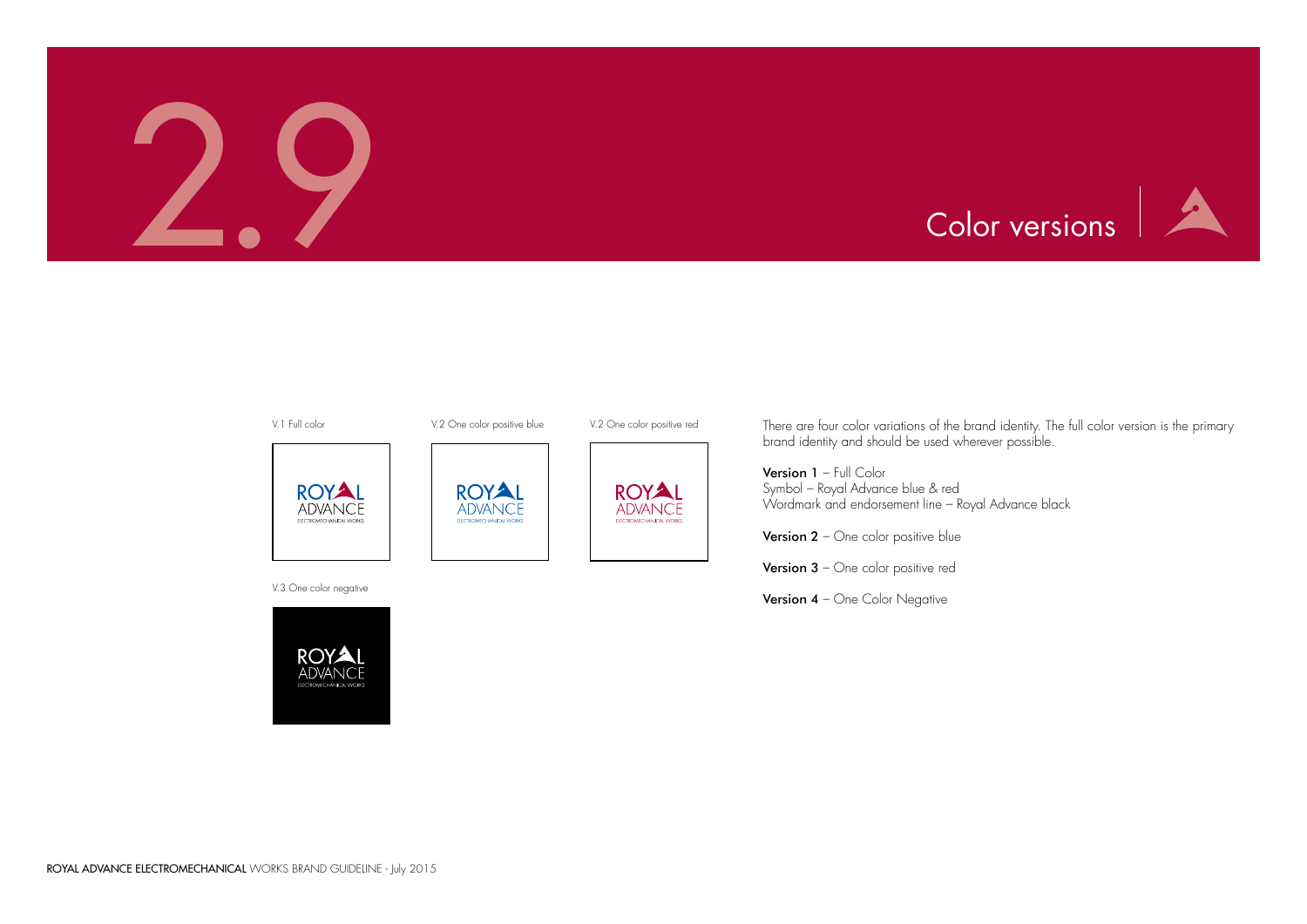



# Logo on spot colored background

The diagrams on the opposite shows which brand identity versions can be used on primary and secondary colored backgrounds.

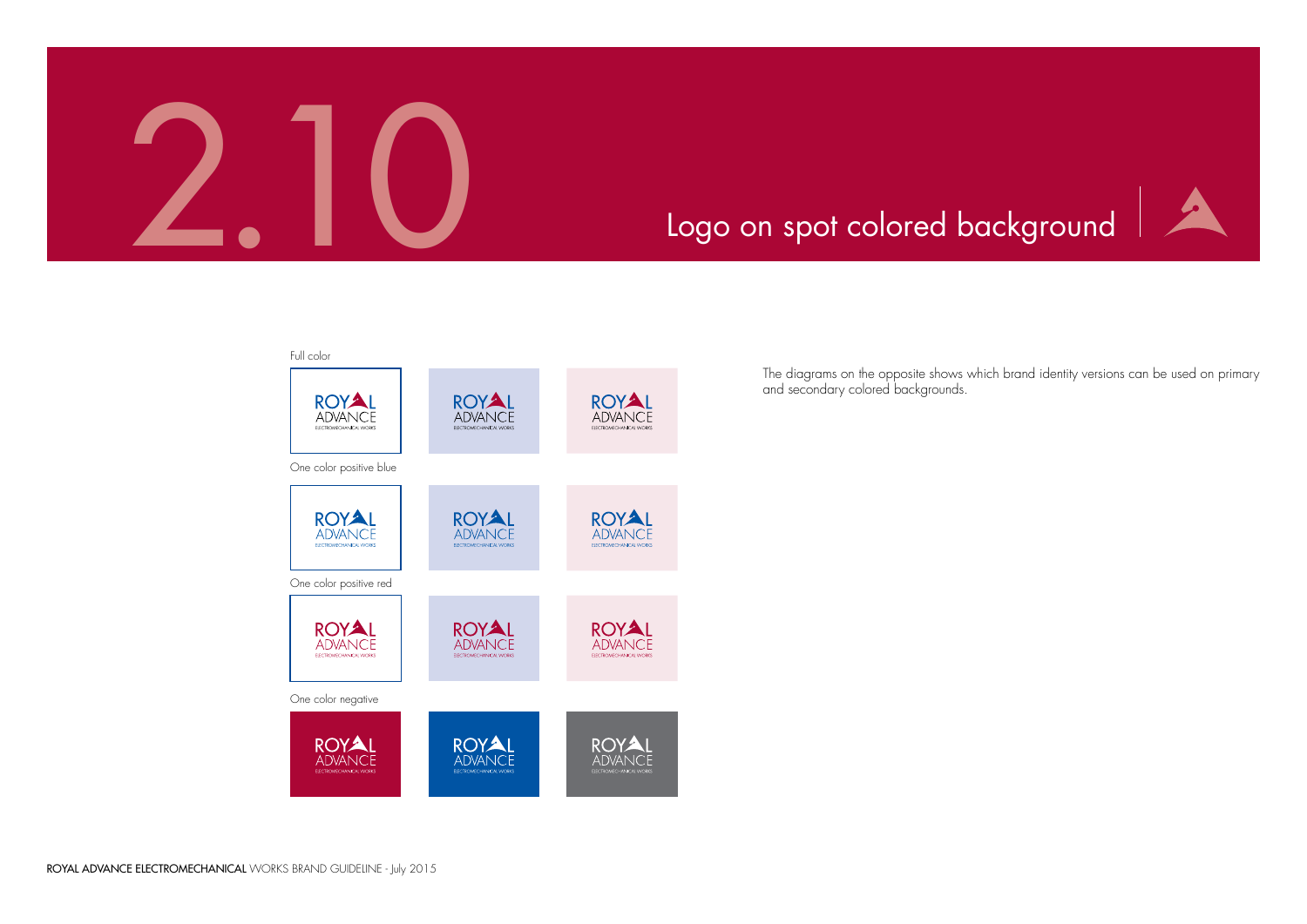V.1 Full color Negative V.2 Full color negative V.3 One color positive V.3 One color positive V.4 One color negative





When using the brand identity on an image, select the color version that is most legible, and complements the image. The preferred brand identity color way is the full color version (1). It should be used wherever possible to reinforce our distinctive primary color palette.







# Logo on photographic background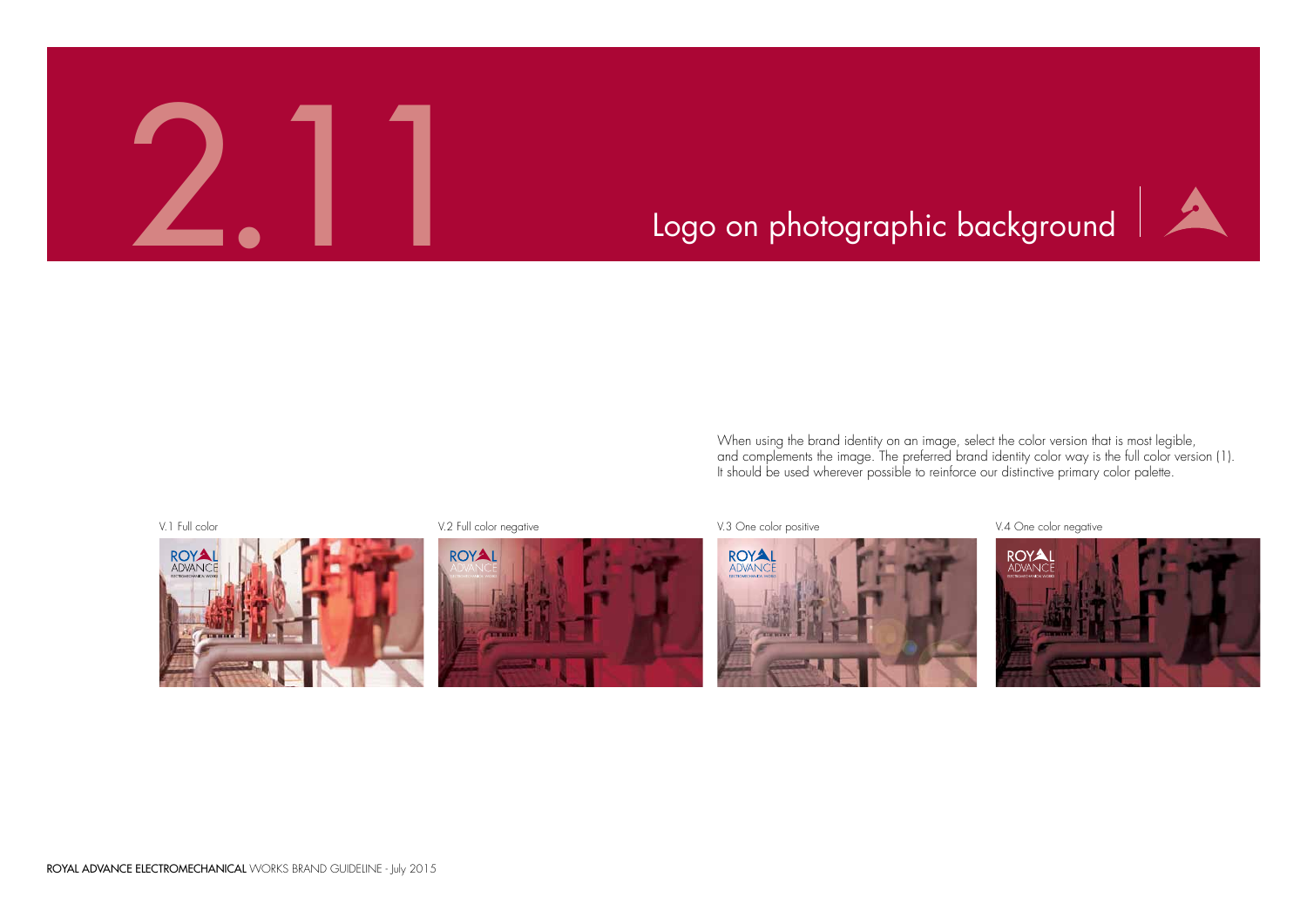

0 Y:30 K:0<br>64 B:166



The Pantone and CMYK values provided can be used on both coated and uncoated paper when printing. Although variations in color will occur, try to match the colors as closely as possible.

Primary color palette

# Secondary color palette

| Pantone 2935 C | Pantone 207 C |
|----------------|---------------|

| <u>C:50</u> M:40 Y:0 K:5<br>R:126 G:137 B:190 | C:0 M:0 Y:0 K:50<br>R:147 G:149 B:152 | C:40 M:3<br>R:159 G: |
|-----------------------------------------------|---------------------------------------|----------------------|
| C:0 M:50 Y:30 K:15<br>R:64 G:31 B:14          |                                       | C:0 M:0'<br>R:199 G. |
| C:50 M:20 Y:0 K:5<br>R:117 G:167 B:211        |                                       |                      |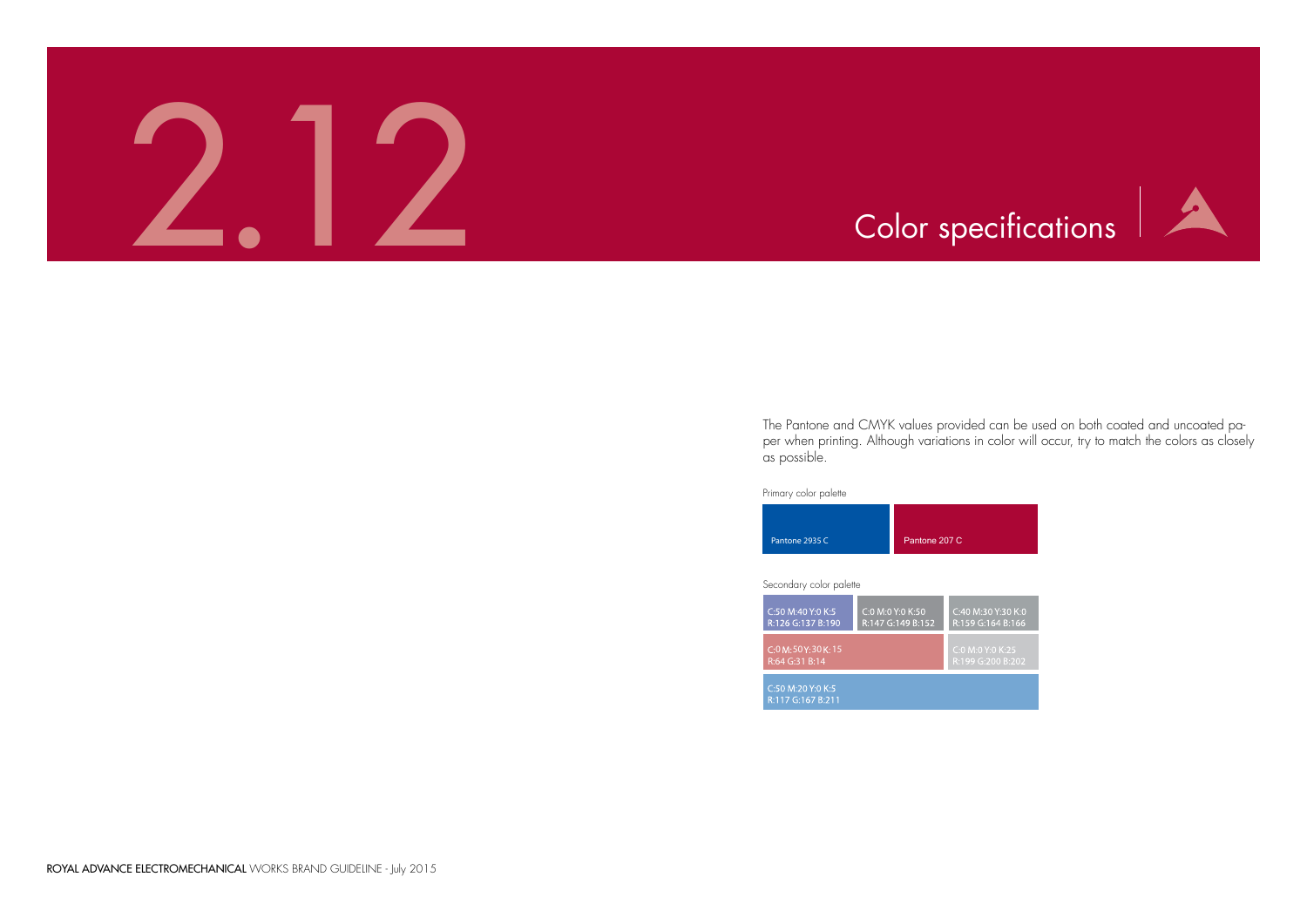# Image style / Composition



When selecting images for print and electronic material, the hue should always be on the warm tone. Always consider the "Golden Triangle" ratio when framing or composing an image.





Please note: the photographic examples on this page are for conceptual and design reference only. The image rights belong to the corresponding sources or authors.

Golden Triangle

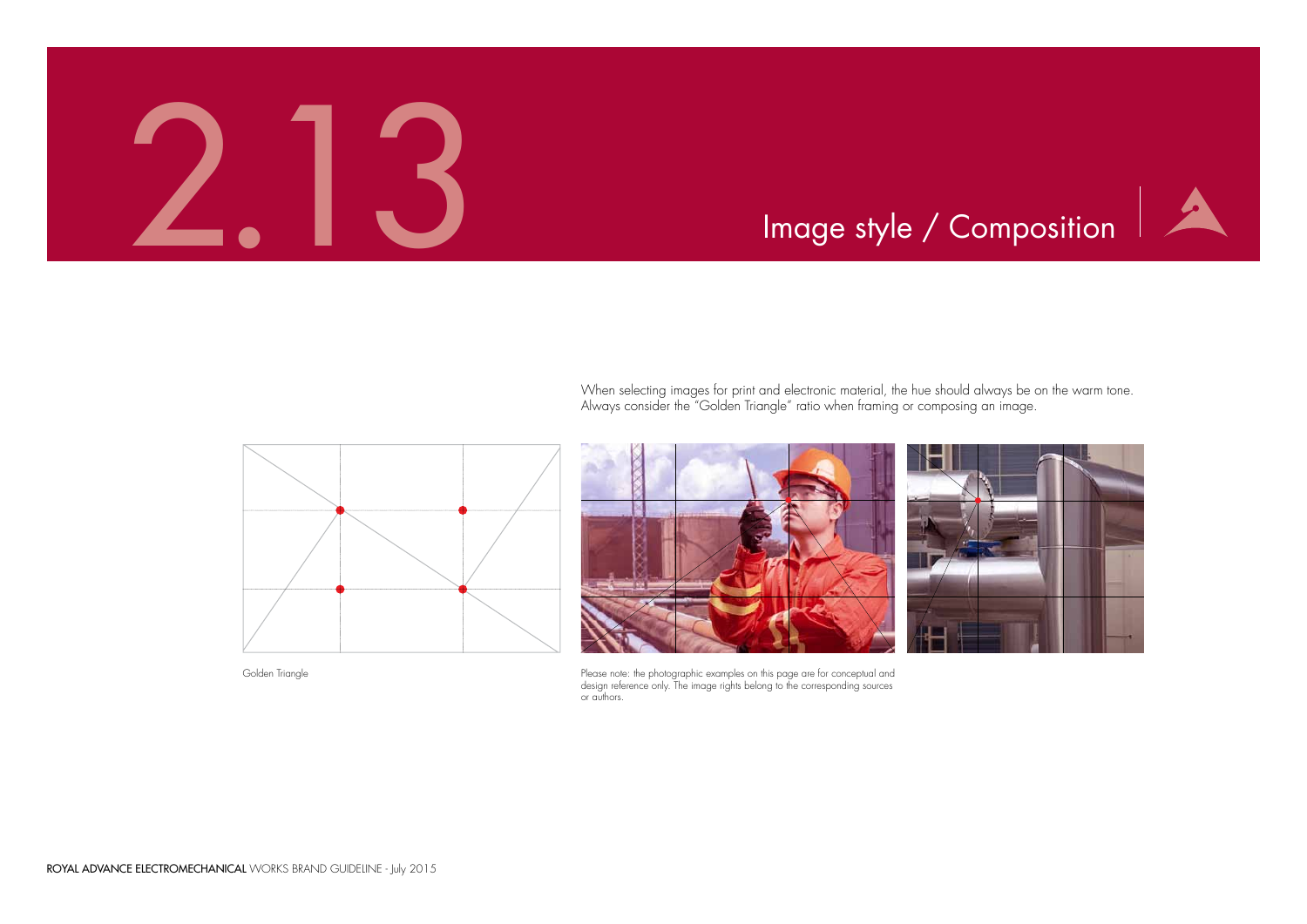

When reproducing the brand identity, always use the master artwork. Only use one of the four color versions shown on the guidelines for use on colored backgrounds and images.

2.14 Incorrect Usage



Do not change the colors of the symbol and logotype.



Do not use the full color brand identity on primary colored backgrounds.



Ensure the brand identity is legible when using on an image. Do not use transparency effects.



Do not rotate the symbol or logotype.



Do not stretch logotype or endorsement line.



Ensure the brand identity is legible when using on an image.



Do not alter or redraw the symbol.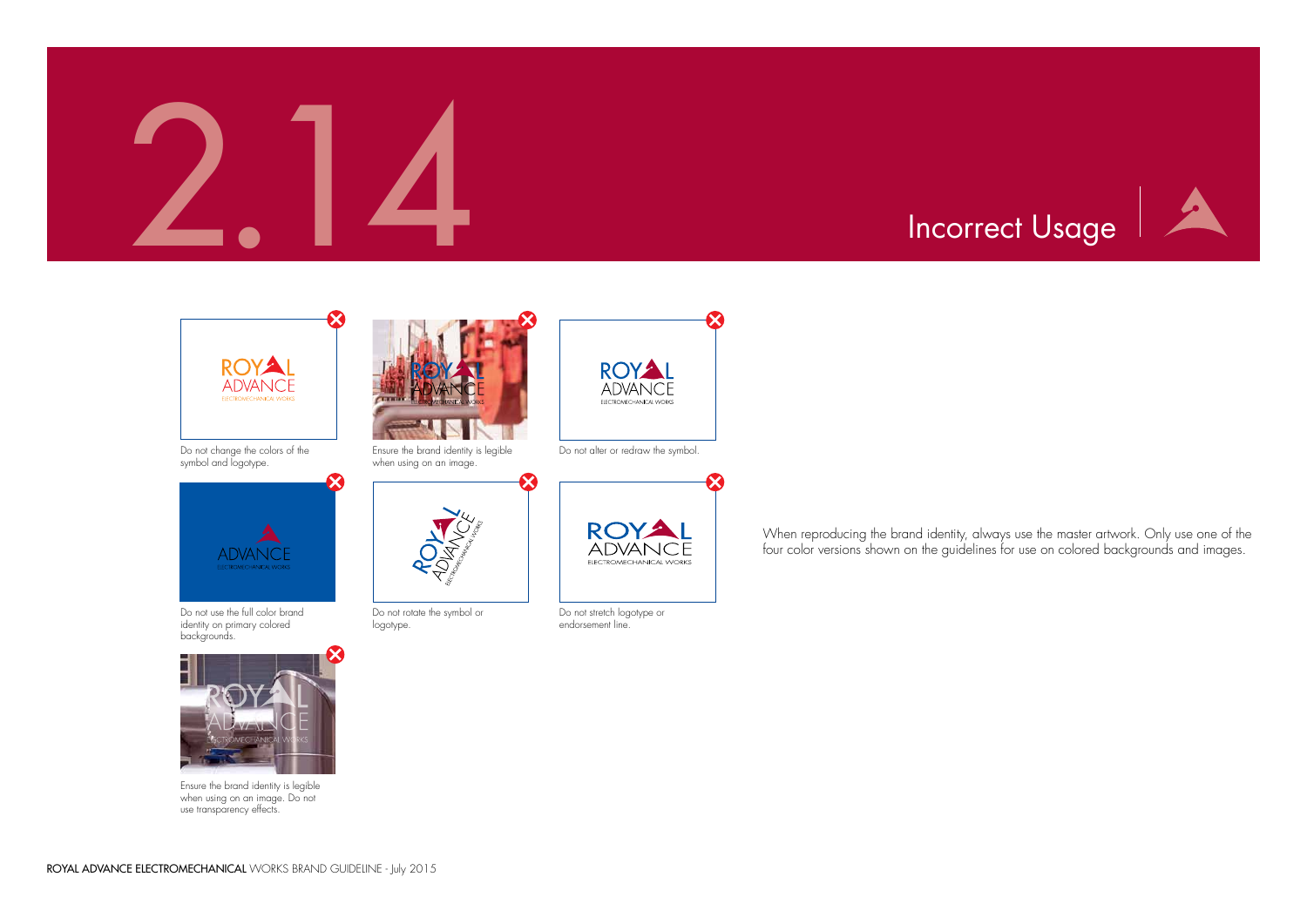



For designed, branded communications done internally or outside, use Futura LT Bold / Regular for headlines / titles and Futura LT Light for body copy.

Futura LT Bold

Futura LT Regular

Futura LT Light

# **Aa Bb Cc Dd Ee Ff Gg Hh Ii Jj Kk Ll Mm Nn Oo Pp Qq Rr Ss Tt Uu Vv Ww Xx Yy ZZ**

# **0 1 2 3 4 5 6 7 8 9 ! @ # \$ % ^ & \* ( ) - \_ = +**

Aa Bb Cc Dd Ee Ff Gg Hh Ii Jj Kk Ll Mm Nn Oo Pp Qq Rr Ss Tt Uu Vv Ww Xx Yy ZZ

 $0 1 2 3 4 5 6 7 8 9 1 @ # $%^0 8^*() - = +$ 

Aa Bb Cc Dd Ee Ff Gg Hh Ii Jj Kk Ll Mm Nn Oo Pp Qq Rr Ss Tt Uu Vv Ww Xx Yy ZZ

 $0 1 2 3 4 5 6 7 8 9 1 @ # $%^0 @ * 1 - = +$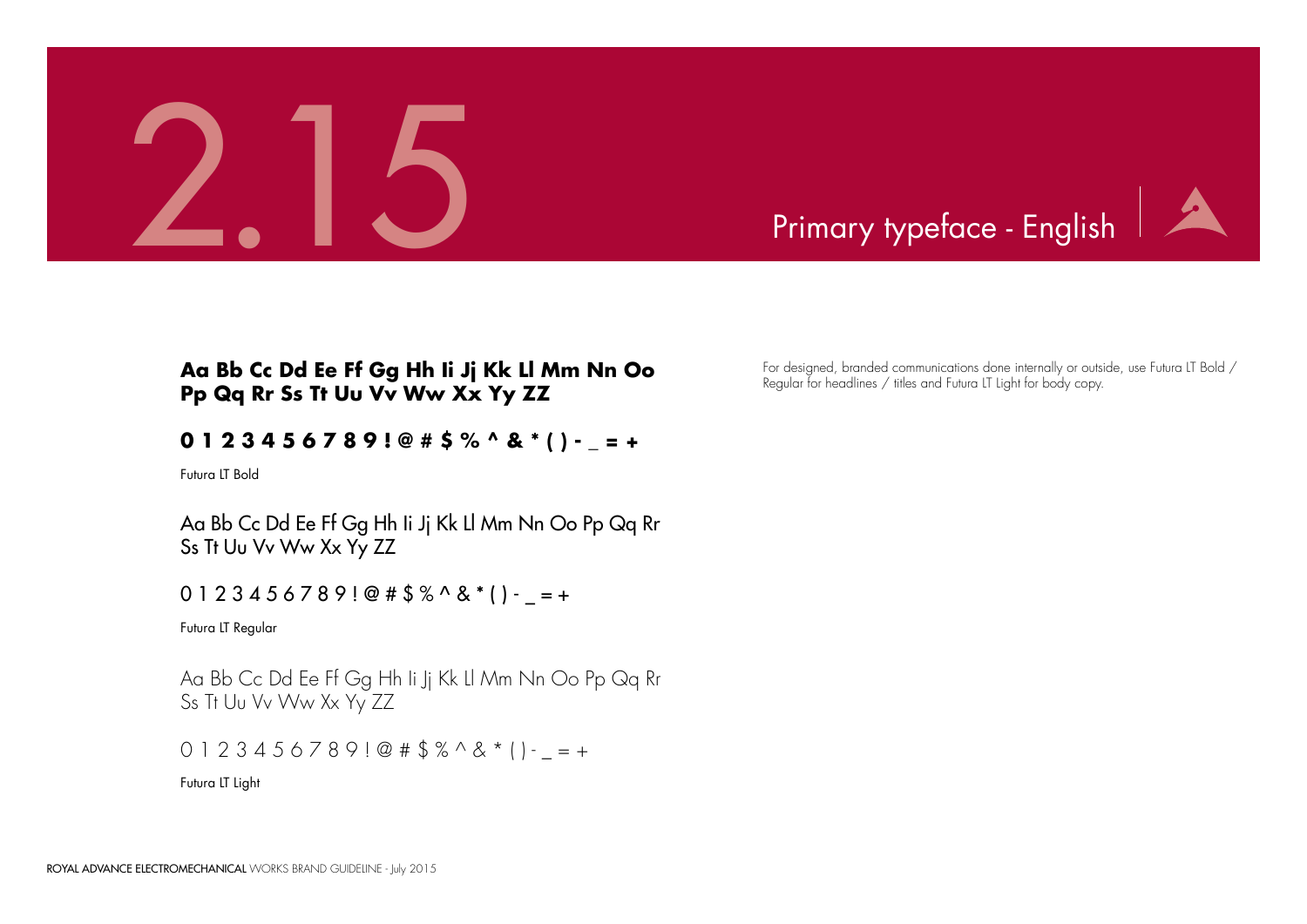



ا ب ت ث ج ح خ د ذ ر ز س ش ص ض ط ظ ع غ ف ق ل م ن ه و ي DAVT03471.

For Arabic communications, use GE SS Bold for headlines/titles and GE SS Light for body copy.

GE SS Bold

GE SS Light

# **ا ب ت ث ج ح خ د ذ ر ز س ش ص ض ط ظ ع غ ف ق ل م ن ه و ي 0123456789**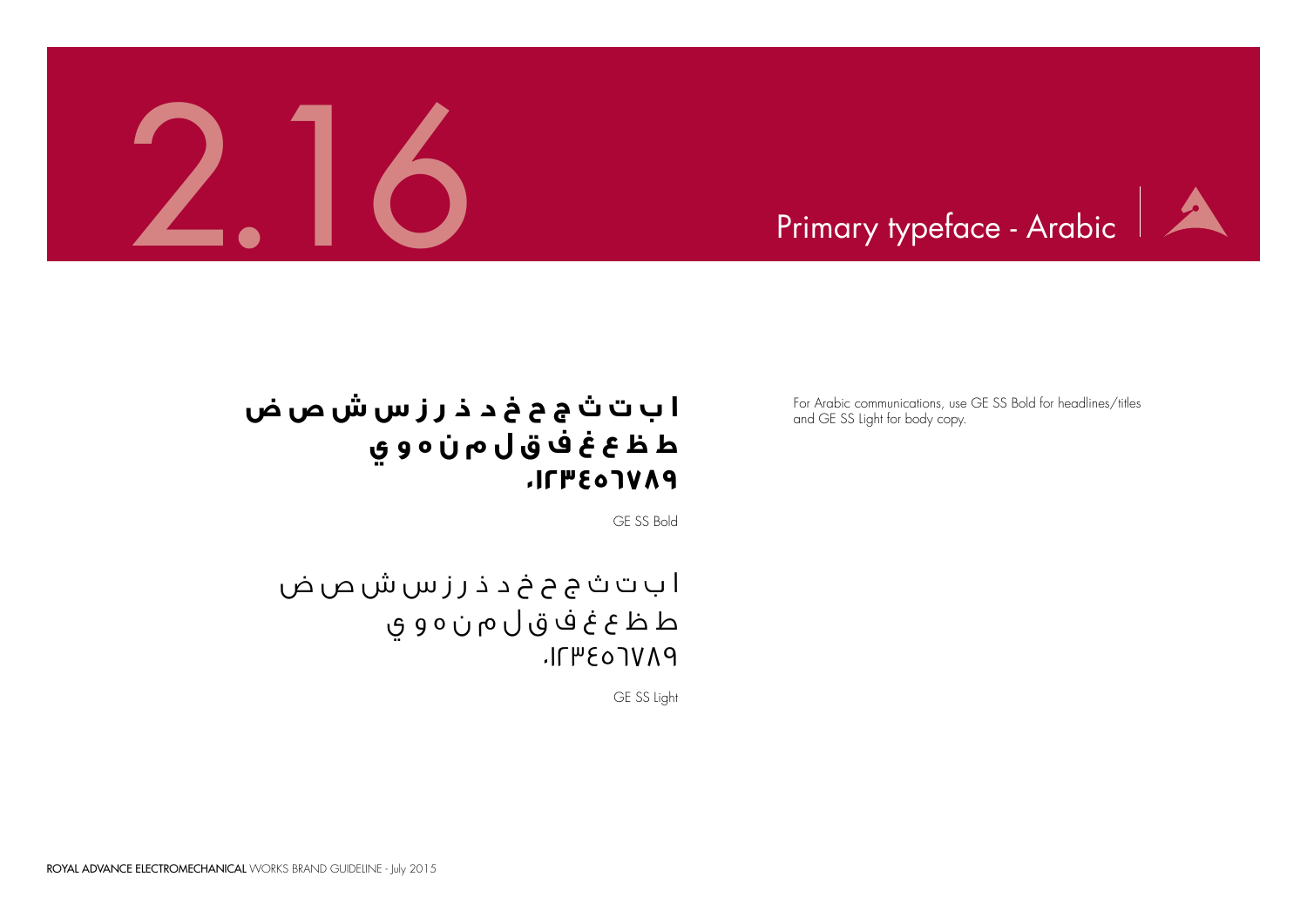



Letterhead / Continuous sheet





Regular business card

VIP business card

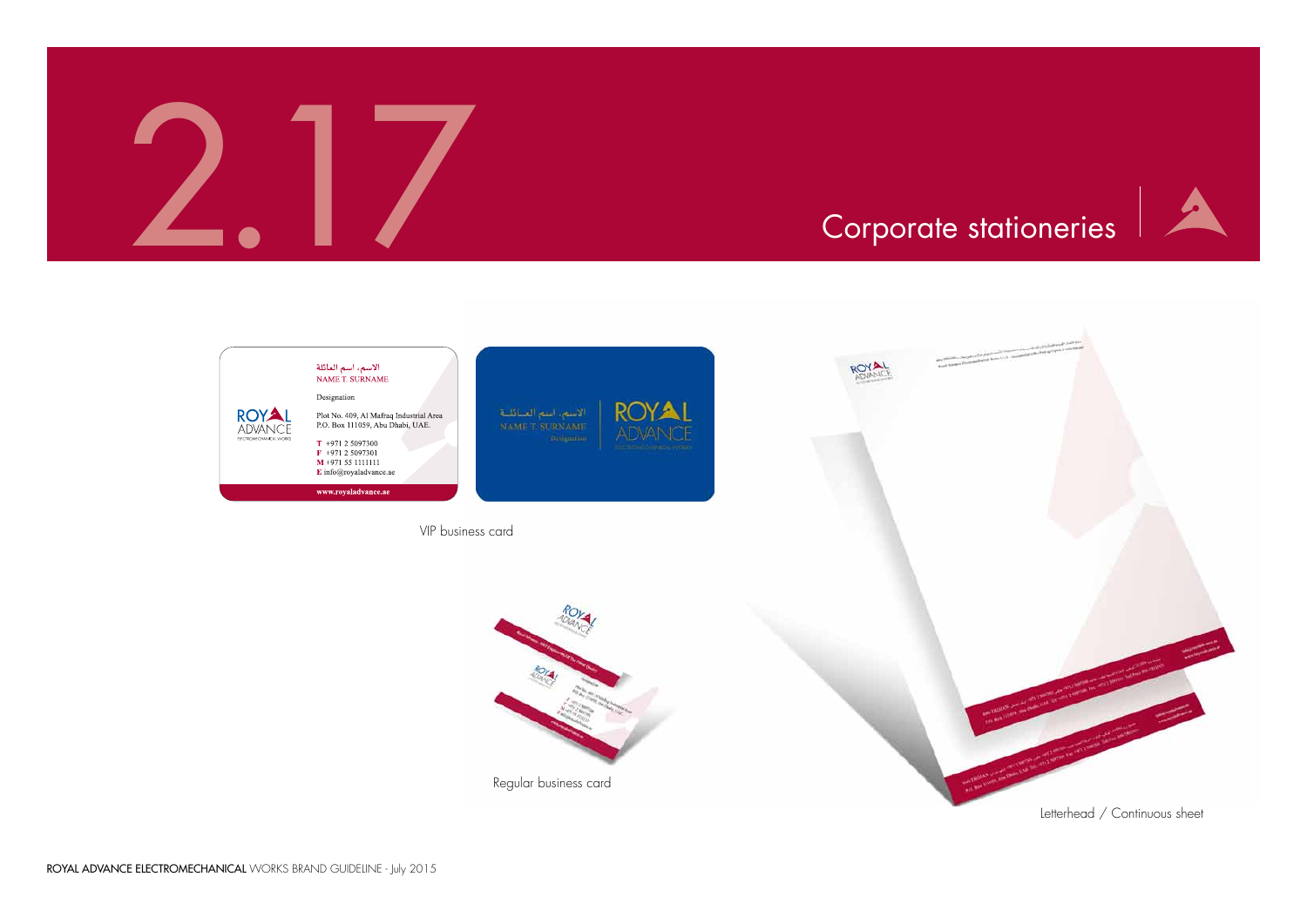







Paper bag die bag die staat van die bestelling van die bag die bag die bag die bag die bag die bag die bag die b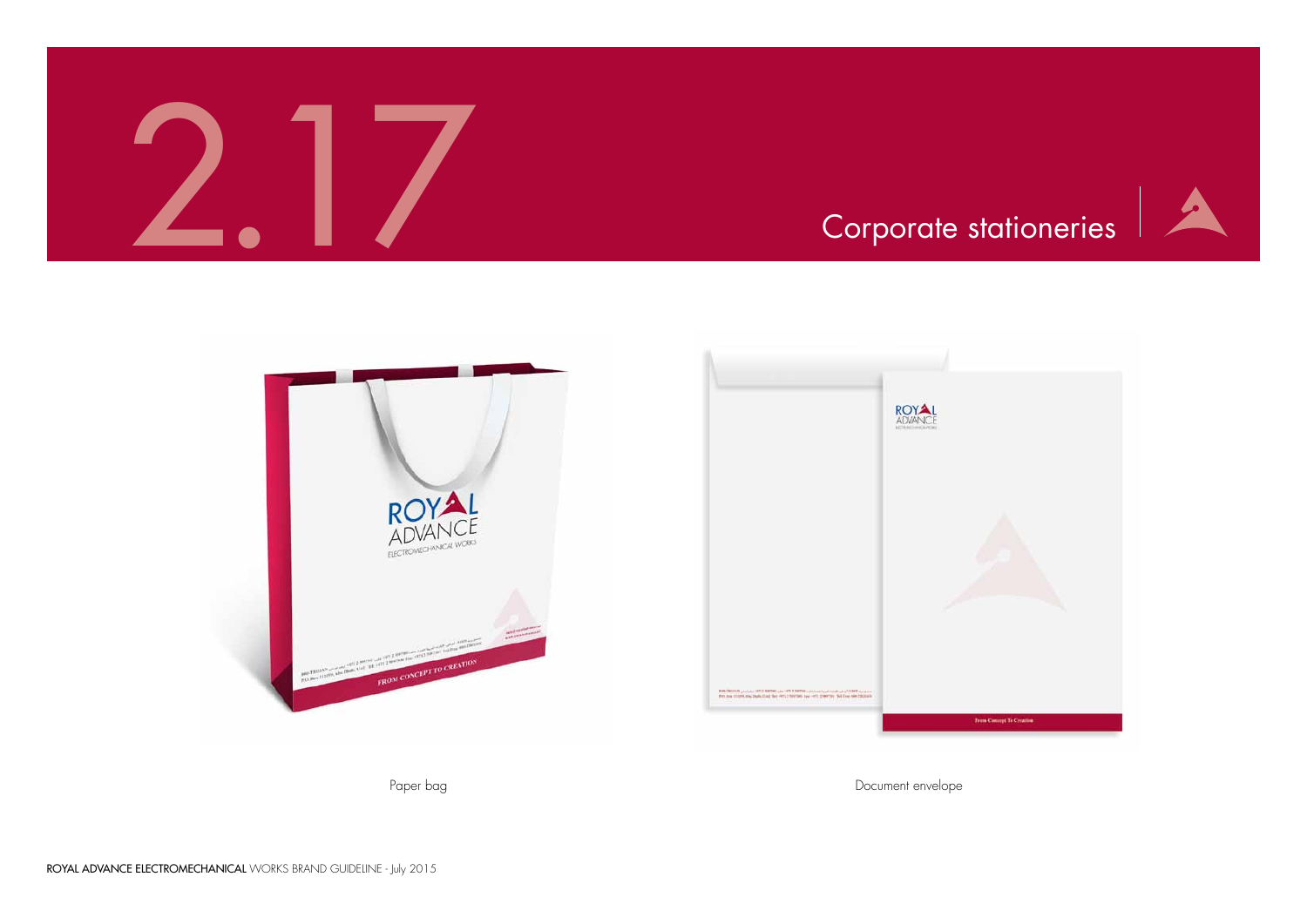ROYAL ADVANCE ELECTROMECHANICAL WORKS BRAND GUIDELINE - July 2015



A

DL envelope A5 envelope



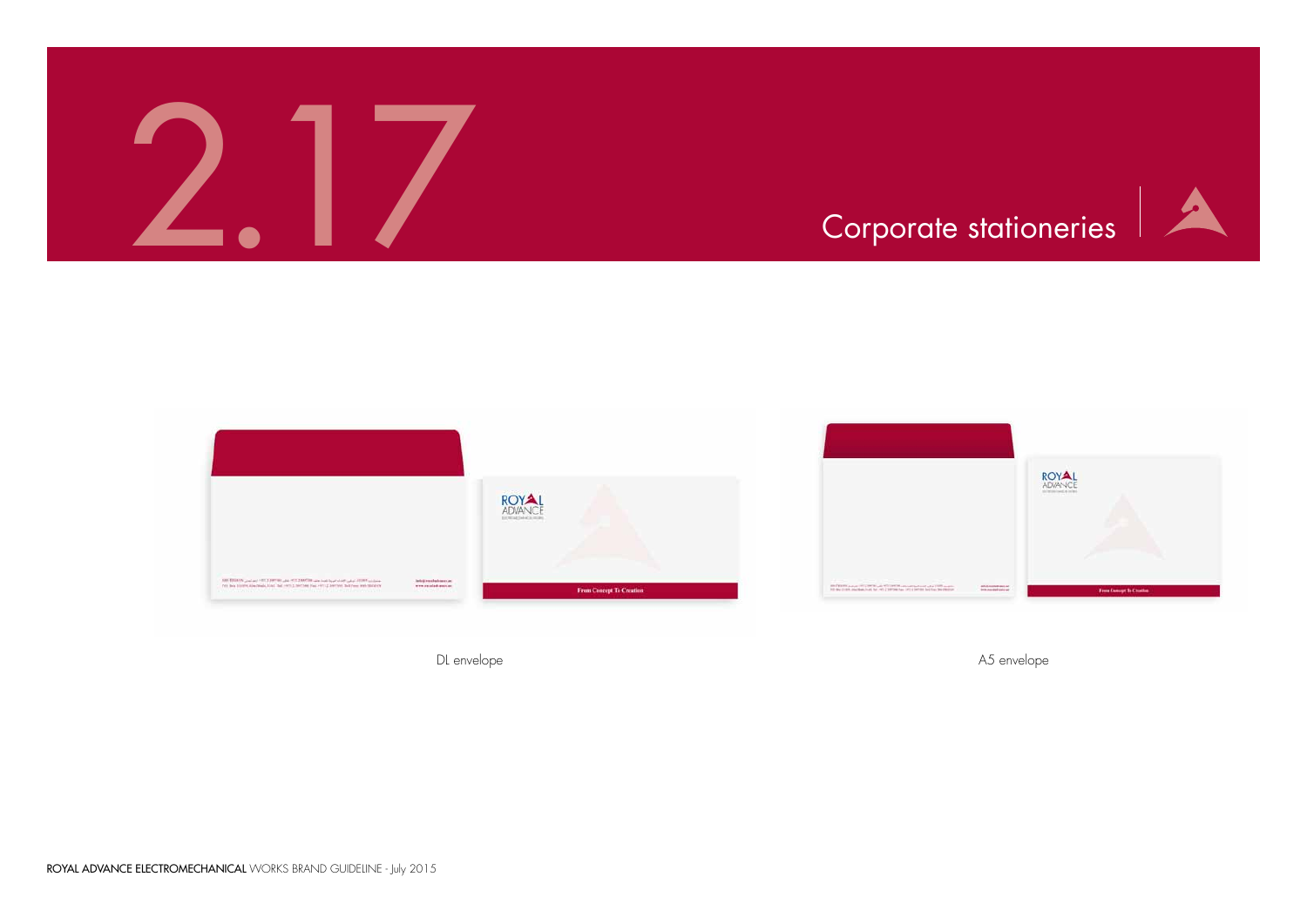



CD jacket / CD label



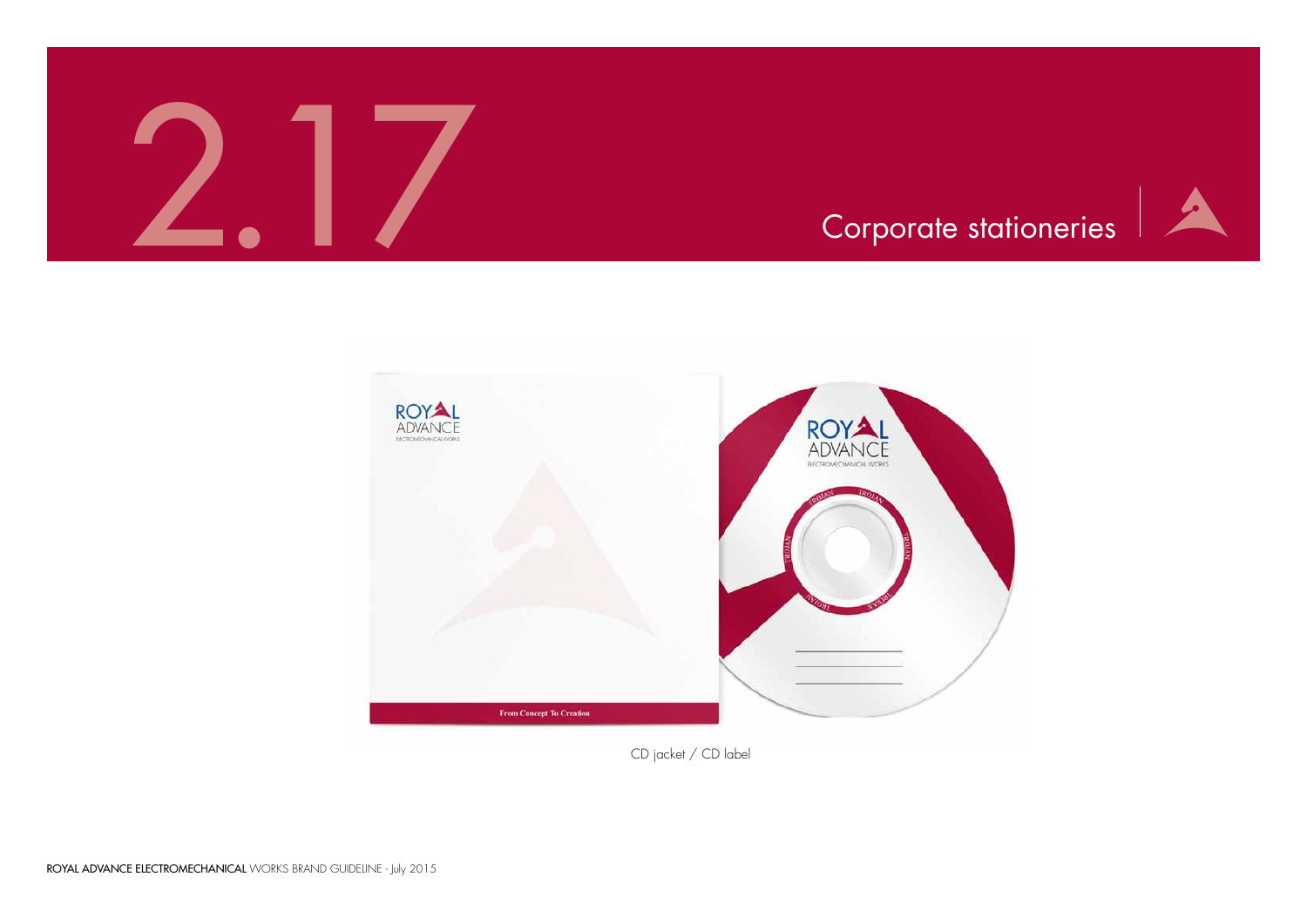



# Powerpoint template (Inside pages)

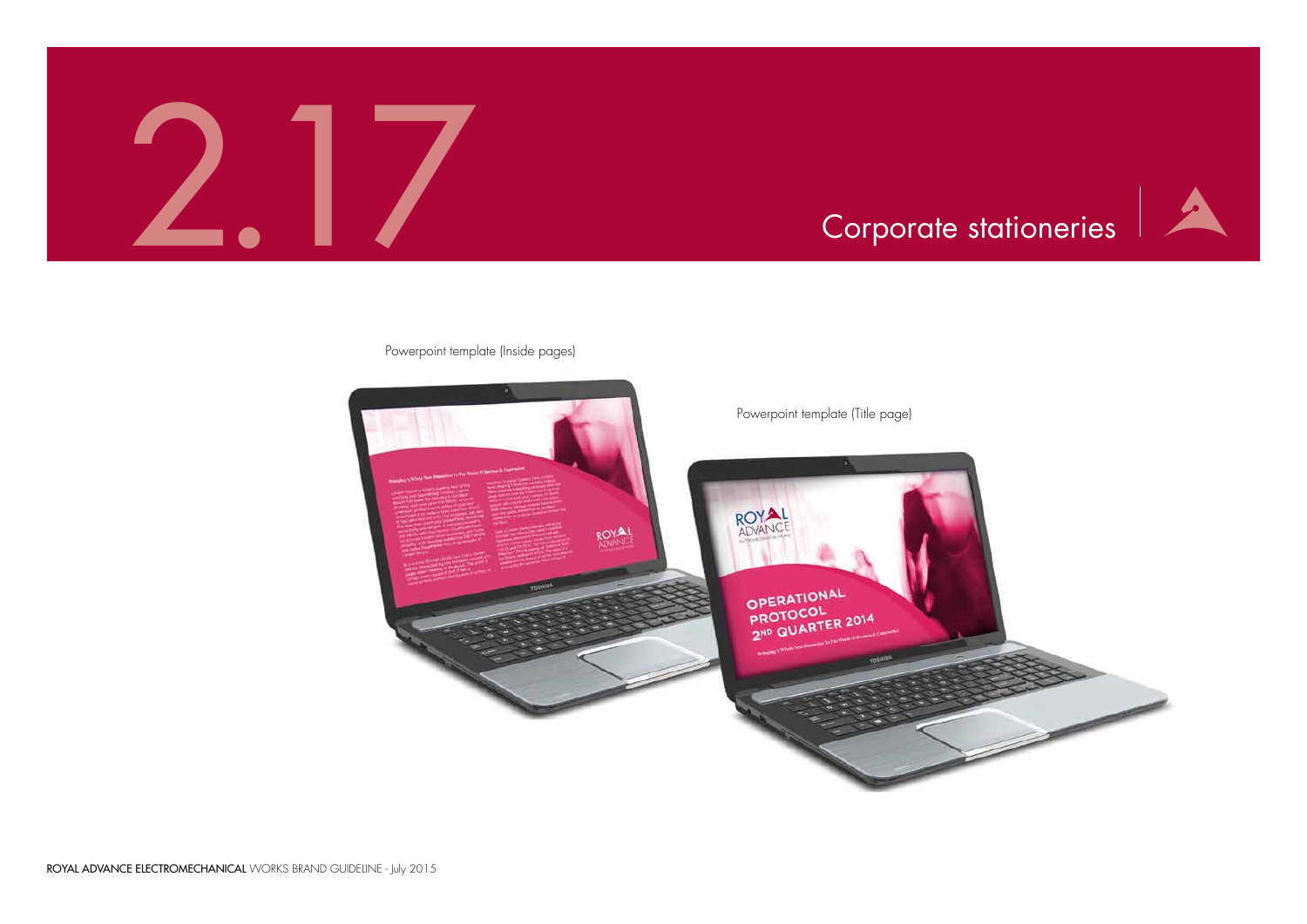![](_page_27_Picture_5.jpeg)

![](_page_27_Picture_2.jpeg)

![](_page_27_Picture_0.jpeg)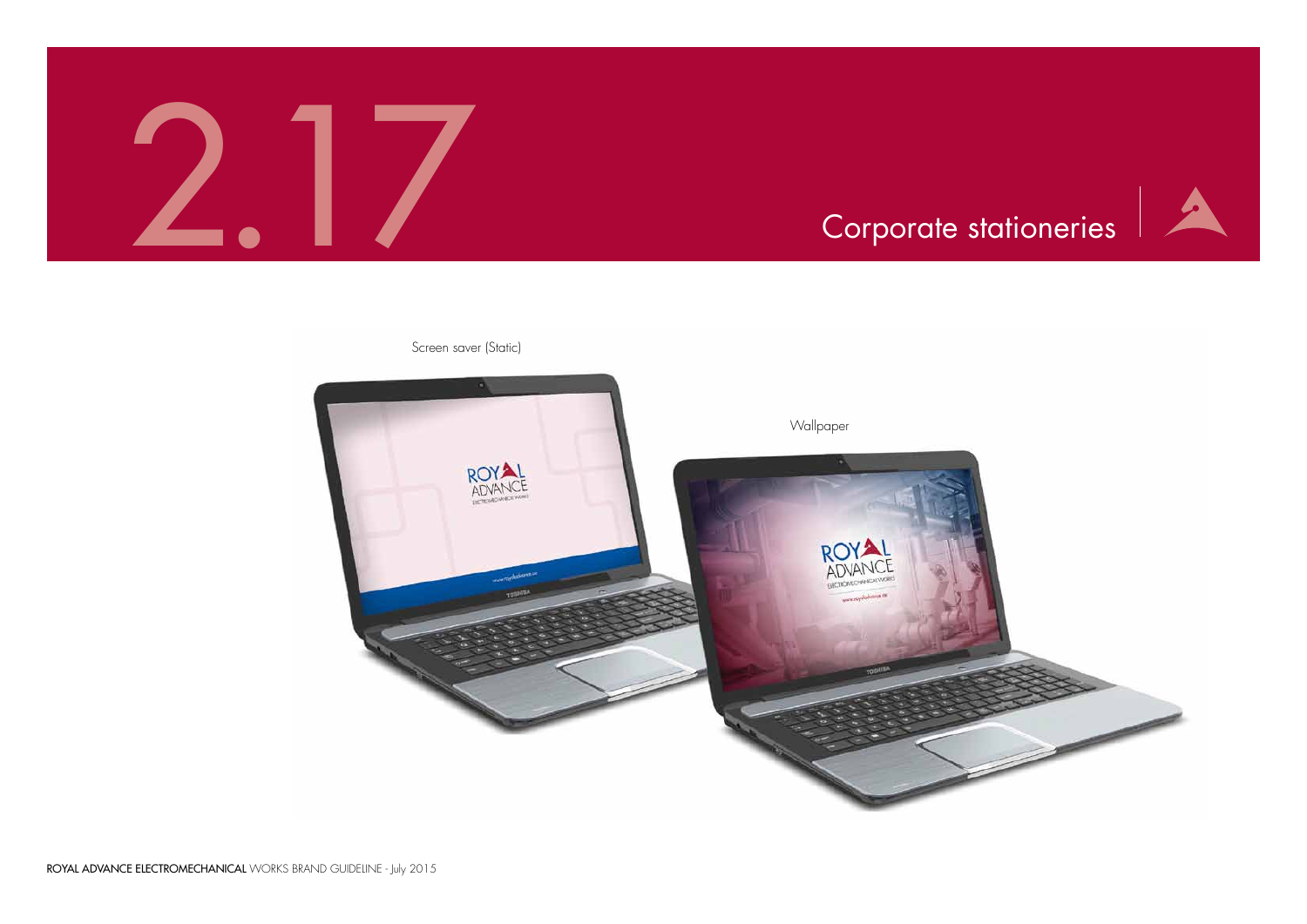![](_page_28_Picture_0.jpeg)

![](_page_28_Picture_2.jpeg)

Email signature

![](_page_28_Picture_4.jpeg)

**Employee Name Employee Designation Royal Advance LLC** PO Box 111059, Abu Dhabi, U.A.E T: +971-2-509-7300 | M: +971-50-000-0000 | F: +971-2-509-7301 website | email | map | f | s | in | d |

This e-mail message may contain confidential or legally privileged information and is intended only for the use of the intended recipient(s). Any unauthorized disclosure, dissemination, distribution, copying or the taking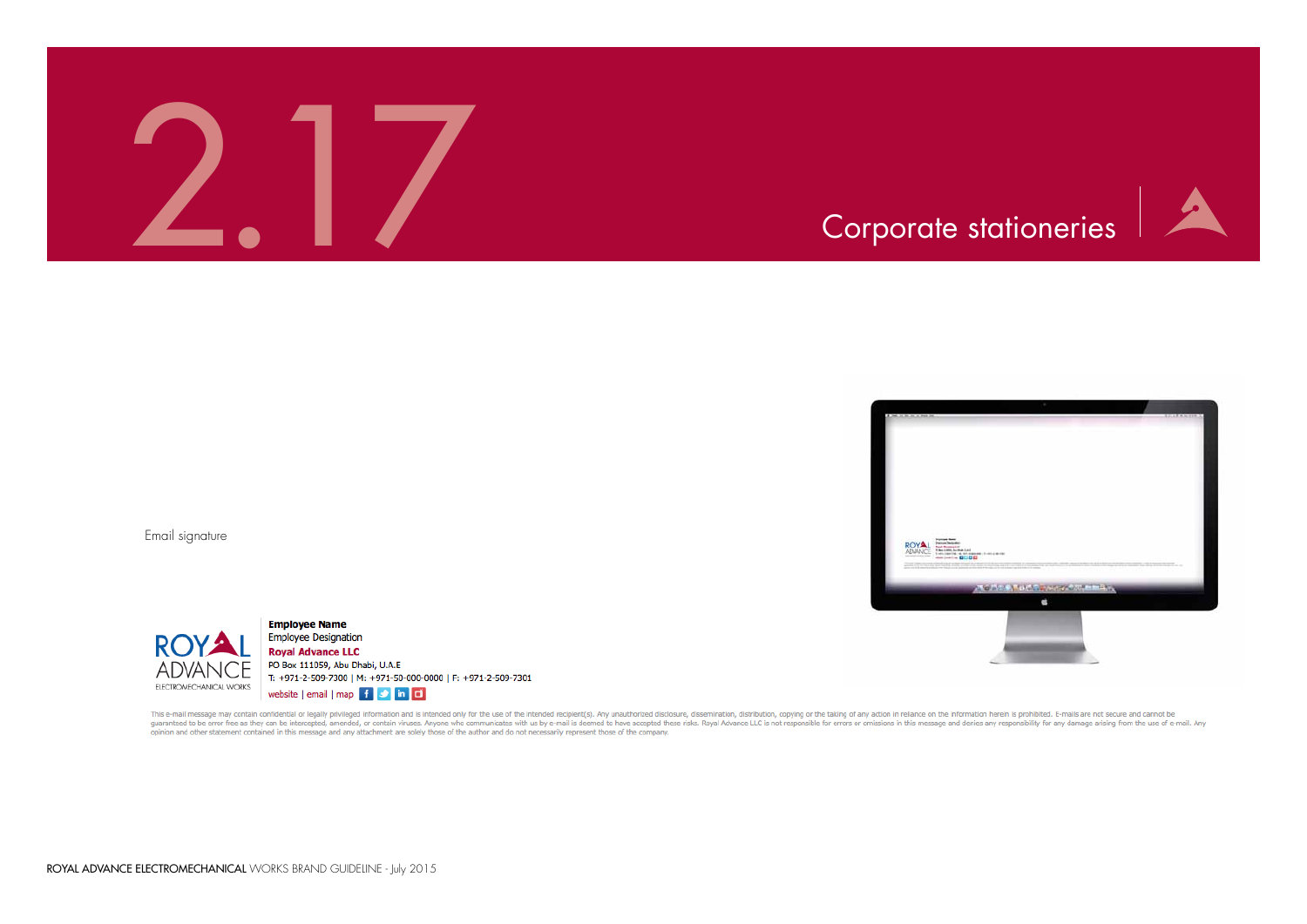![](_page_29_Picture_5.jpeg)

![](_page_29_Picture_0.jpeg)

![](_page_29_Picture_1.jpeg)

![](_page_29_Picture_2.jpeg)

Pickup truck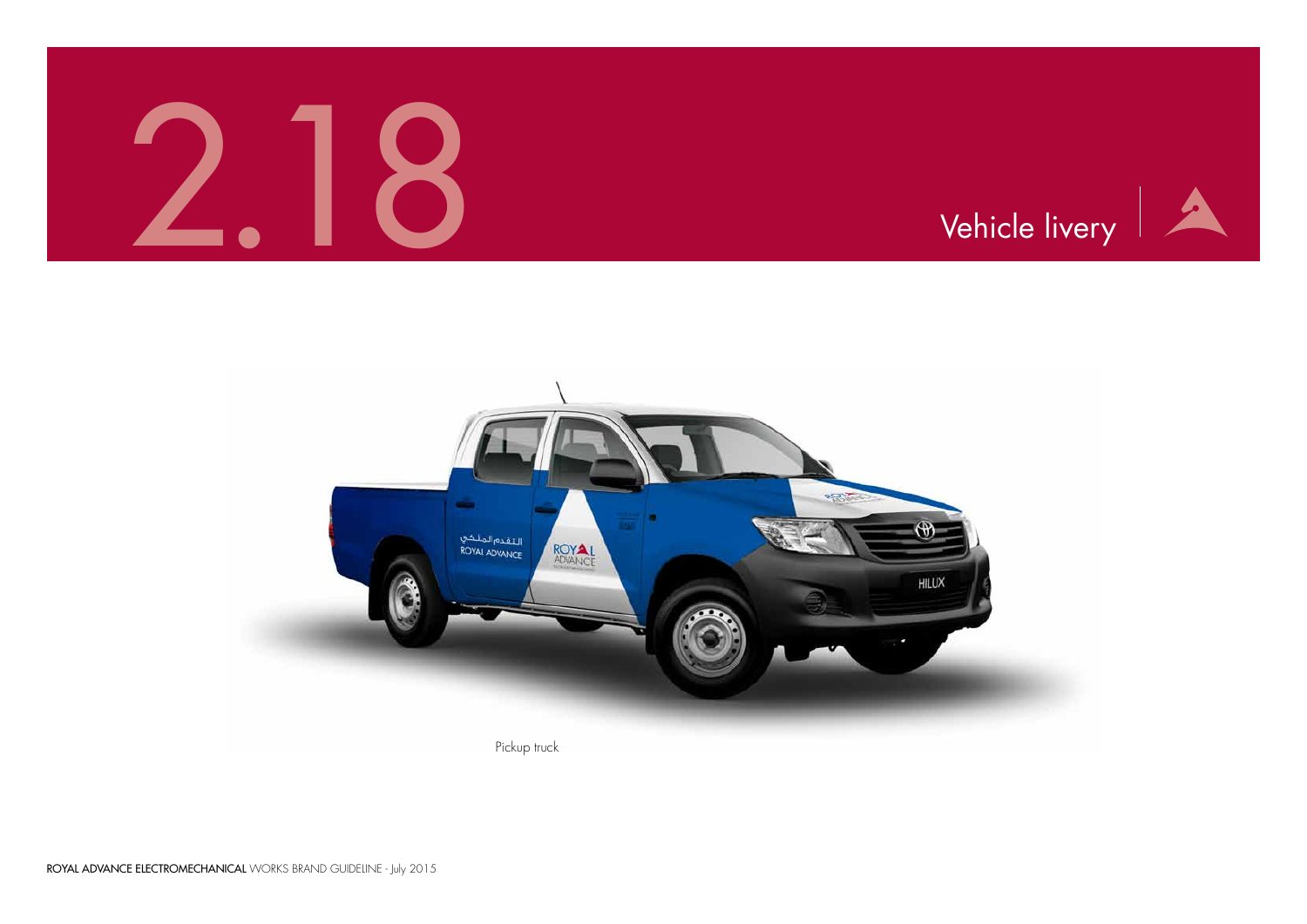![](_page_30_Picture_5.jpeg)

Van

![](_page_30_Picture_0.jpeg)

![](_page_30_Picture_2.jpeg)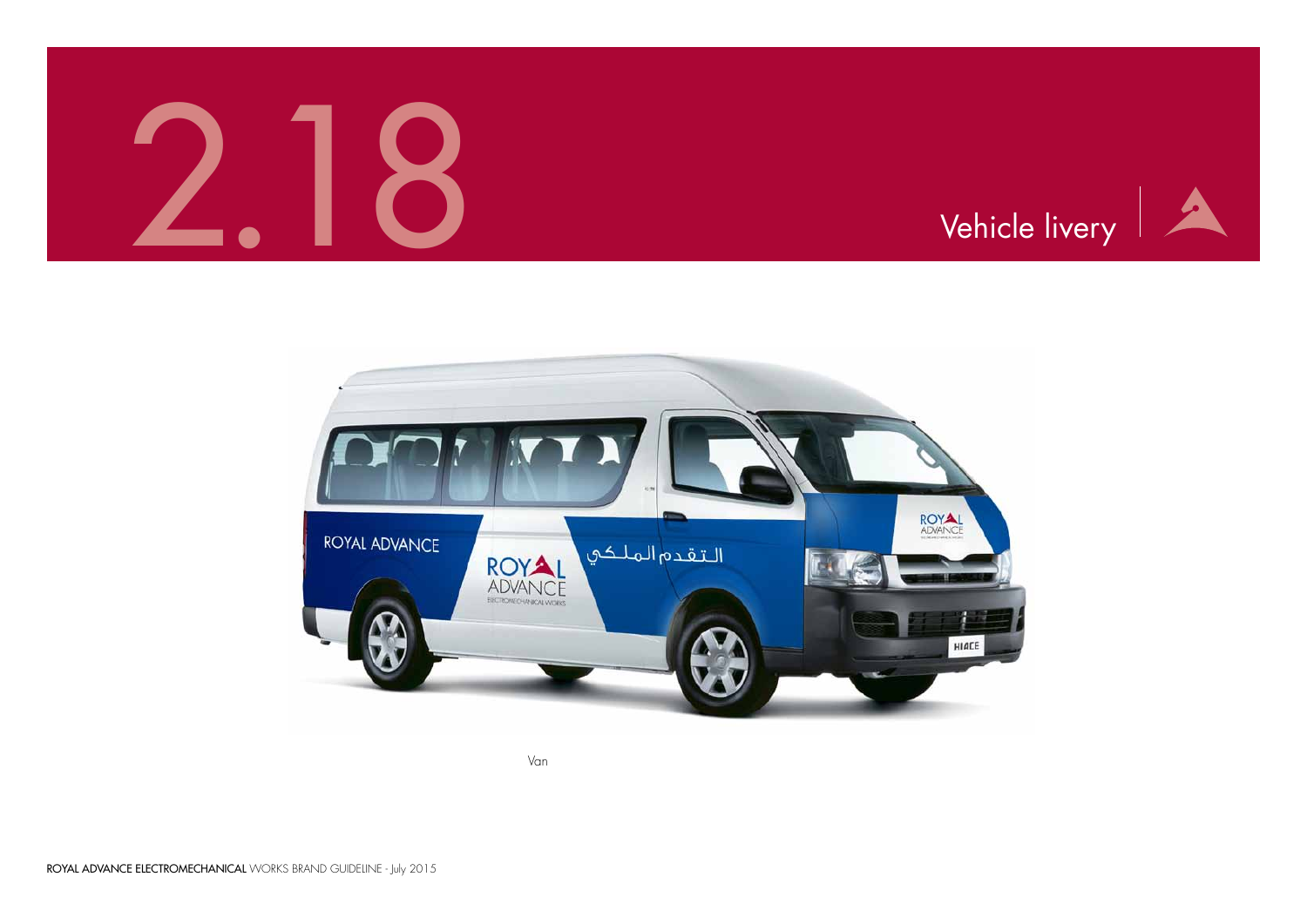![](_page_31_Picture_5.jpeg)

Service bus

![](_page_31_Picture_0.jpeg)

![](_page_31_Picture_1.jpeg)

![](_page_31_Picture_2.jpeg)